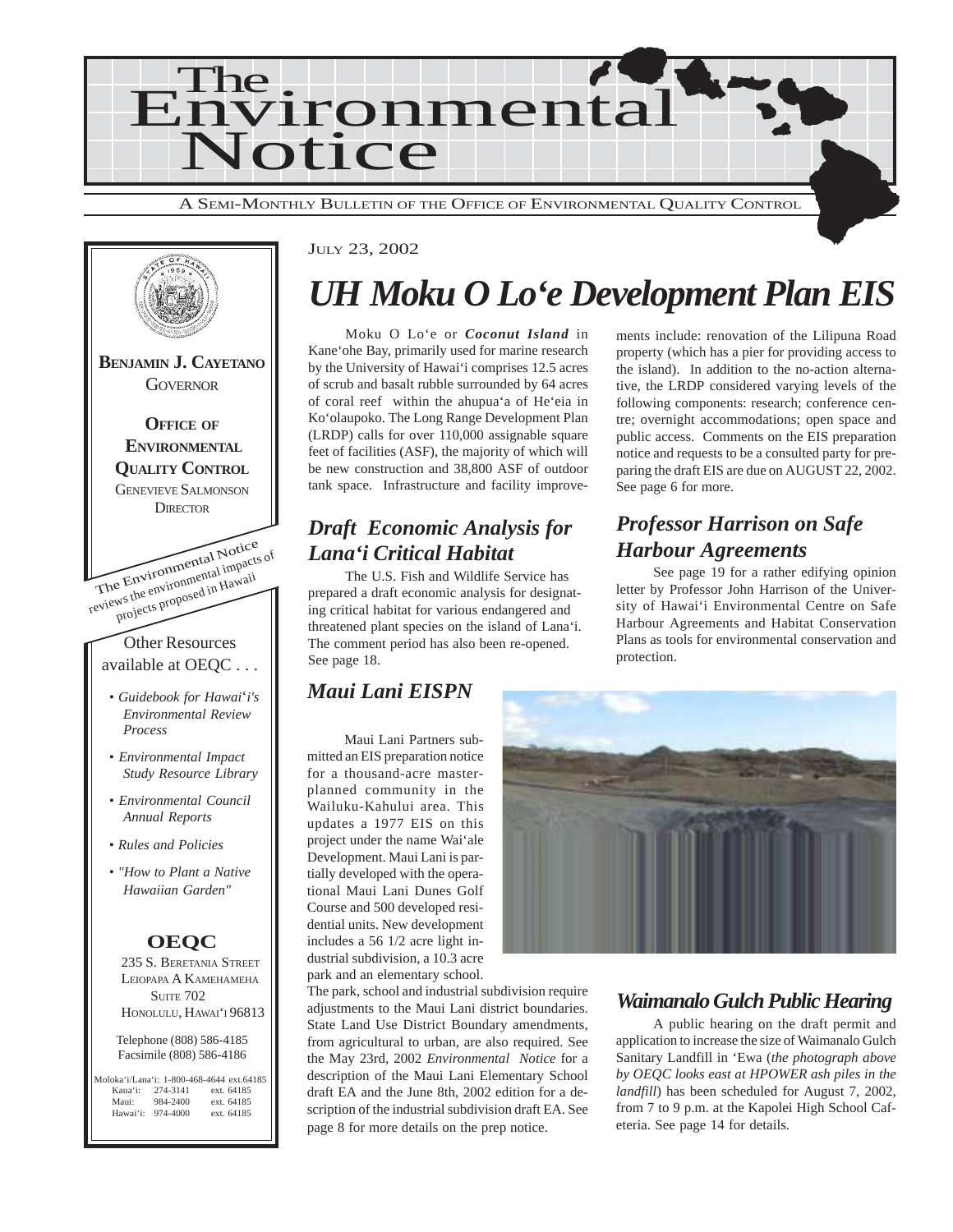# Table of Contents

#### JULY 23, 2002

## 1 **O'ahu Notices**

#### **Draft Environmental Assessments** (1) Aloha Gardens at Helemano [.......................................................... 3](#page-2-0) (2) 'Ewa Shaft Renovation [.................................................................. 3](#page-2-0) (3) Holland Residence [........................................................................ 4](#page-3-0) **Final Environmental Assessments/ Findings of No Significant Impacts (FONSI)** [\(4\) Dole Street Parking Structure at UH .............................................. 5](#page-4-0) [\(5\) Mirikitani After-The-Fact Wood Deck............................................. 5](#page-4-0) [\(6\) Po'oleka Street Drainage Improvements](#page-5-0) ........................................ 6 **Environmental Impact Statement Preparation Notices (EISPN)** [\(7\) Coconut Island Long Range Development Plan](#page-5-0) ............................. 6 **Previously Published Projects Pending Public Comment** Draft Environmental Assessments [...................................................... 7](#page-6-0)

## 3 **Maui Notices**

| <b>Draft Environmental Assessments</b>                    |
|-----------------------------------------------------------|
| <b>Environmental Impact Statement Preparation Notices</b> |
| (EISPN)                                                   |
|                                                           |

## **Previously Published Projects Pending Public Comments**

## 2 **Moloka'i Notices**

#### **Final Environmental Assessments/**

| <b>Findings of No Significant Impacts (FONSI)</b> |  |
|---------------------------------------------------|--|
|                                                   |  |

## 6 **Hawai'i Notices**

| <b>Final Environmental Assessments/</b>           |  |  |
|---------------------------------------------------|--|--|
| <b>Findings of No Significant Impacts (FONSI)</b> |  |  |
|                                                   |  |  |

**Previously Published Projects Pending Public Comments** Draft Environmental Assessments [.................................................... 11](#page-10-0)

## s **Shoreline Notices**

## V **Pollution Control Permit Applications**

## ^ **Coastal Zone News**

| (1) USGS Installation of Stream Gages in Ala Wai Canal  15      |  |
|-----------------------------------------------------------------|--|
| (2) USGS Installation of a Stream Gage on Wai'aha Stream, North |  |
|                                                                 |  |
|                                                                 |  |
|                                                                 |  |
|                                                                 |  |

## J **Federal Notices**

| Public Comments Sought on Draft Economic Analysis for Lana'i  |  |
|---------------------------------------------------------------|--|
|                                                               |  |
|                                                               |  |
| Funds Available for Internet Access for Rural Communities  18 |  |

## **Opinion Forum**

| Protecting Endangered Species on Private Lands: Safe Harbor |  |
|-------------------------------------------------------------|--|
|                                                             |  |

## c **Announcements**

Landowner Incentive Program ............................................................. 7 Notice of Draft Permit for the Waimanalo Gulch Sanitary Landfill ...... 14



*OEQC intends to make the information in this bulletin accessible to everyone. Individuals that require this material in a different format (such as large type or braille), should contact our office for assistance.*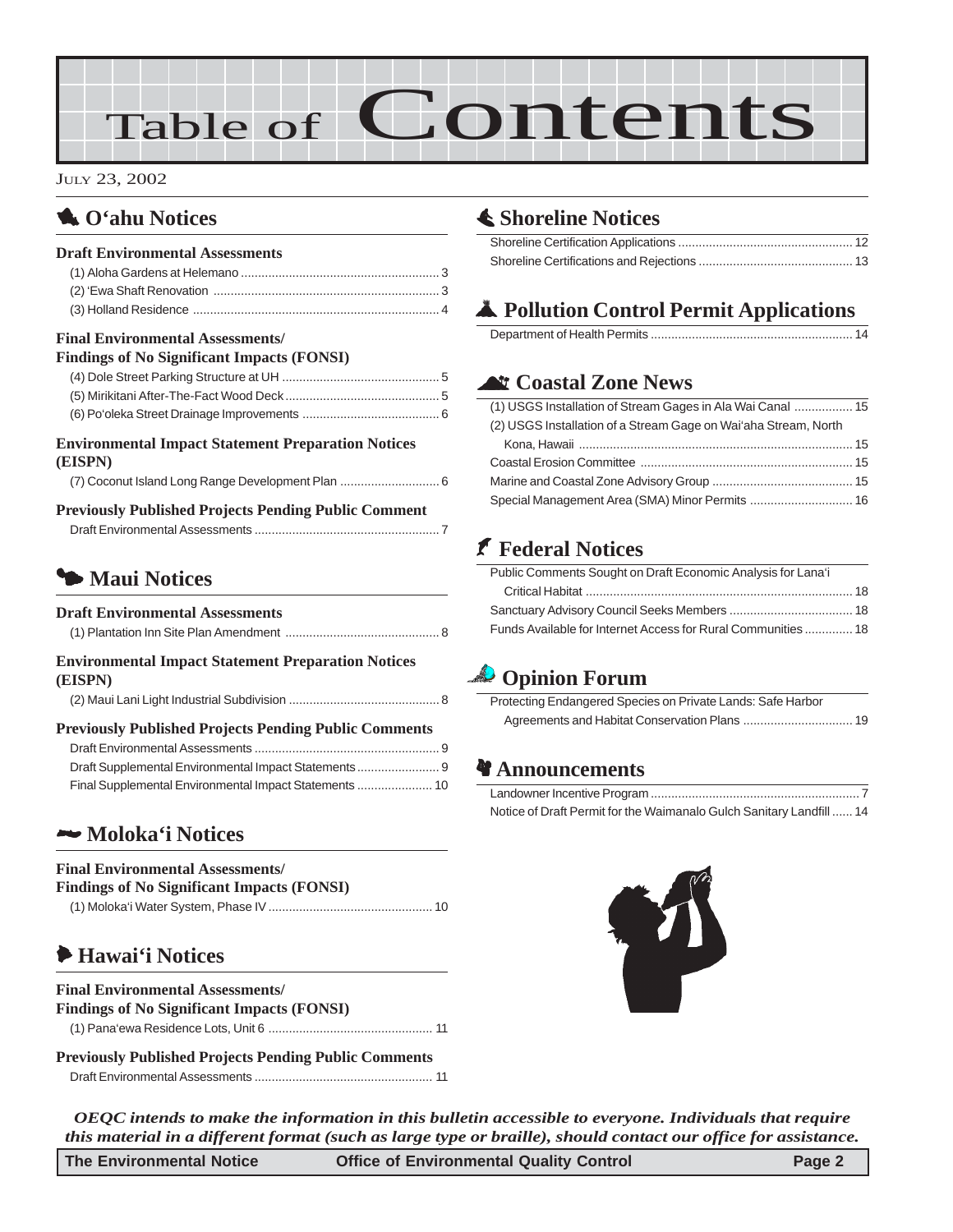## <span id="page-2-0"></span>**Draft Environmental Assessments**

## 1 **(1) Aloha Gardens at Helemano**

| District:             | فهيم<br>Wahiawa                          |
|-----------------------|------------------------------------------|
| TMK:                  | $6-4-3$ : Portion of 3                   |
| Applicant:            | City and County of Honolulu              |
|                       | Department of Community Services         |
|                       | 715 South King Street, No. 311           |
|                       | Honolulu, Hawai'i 96813                  |
|                       | Contact: Arnold Wong (532-5363)          |
|                       | <b>Approving Agency/Accepting</b>        |
| <b>Authority:</b>     | Same as above.                           |
| <b>Consultant:</b>    | Kusao & Kurahashi, Inc. (988-2231)       |
|                       | 2752 Woodlawn Drive, Suite 5-202         |
|                       | Honolulu, Hawai'i 96822                  |
| <b>Public Comment</b> |                                          |
| <b>Deadline:</b>      | <b>August 22, 2002</b>                   |
| Status:               | DEA First Notice pending public comment. |
|                       | Address comments to the applicant with   |
|                       | copies to the consultant and OEQC.       |
| <b>Permits</b>        | LUC Boundary Amendment; Communities      |
| <b>Required:</b>      | Plan Amendment; Zone Change; CUP,        |
|                       | Building                                 |

The Aloha Gardens development is a proposed mixed use development that will include commercial, recreational, educational, residential and agricultural components. The City and County of Honolulu, Department of Community Services is submitting the draft environmental assessment on behalf of ORI Anuenue Hale, Inc., a private, non-profit agency based in Helemano that intends to develop Aloha Gardens to assist a broad spectrum of the community, including, but not limited to: the elderly, persons developmentally disabled, the economically disadvantaged (low income), immigrants, displaced workers, and the unemployed. The action that triggers this environmental assessment is the proposed change in zoning from AG-1 Restricted Agricultural District to B-1 Neighborhood Business District for a lot of approximately 7.49 acres.

The project will allow ORI Anuenue Hale, Inc. to assist in developing and empowering the disadvantaged by improving their status through a combination of job skills development, elder care, accessible recreation, special needs housing, and support of diversified agriculture an related accessory activities. The project also entails rezoning approximately 35.75 acres from AG-1 Restricted Agricultural District to AG-2 General Agricultural District.

**1 4 6 2 3 7**

**O'ahu Notices**

JULY 23, 2002

The project will be a one-stop location to access a variety of community services. It is envisioned to be an integrated setting with outdoor areas for appreciation of nature and recreation, a learning center, a health and wellness center for elders, a group living facility, administrative facilities, diversified agricultural activities and a farmer's market.



**5**

#### **(2) 'Ewa Shaft Renovation**

| District:                         | 'Ewa                                |
|-----------------------------------|-------------------------------------|
| TMK:                              | $9 - 2 - 11$ : POR 11               |
| Applicant:                        | City and County of Honolulu         |
|                                   | Honolulu Board of Water Supply      |
|                                   | 630 S. Beretania Street             |
|                                   | Honolulu, Hawai'i 96843             |
|                                   | Contact: Andy Okada (527-5279)      |
| <b>Approving Agency/Accepting</b> |                                     |
| <b>Authority:</b>                 | City and County of Honolulu         |
|                                   | Honolulu Board of Water Supply      |
|                                   | 630 S. Beretania Street             |
|                                   | Honolulu, Hawai'i 96843             |
|                                   | Contact: Clifford Jamile (527-6180) |
| <b>Consultant:</b>                | M&E Pacific, Inc.                   |
|                                   | 1001 Bishop Street                  |
|                                   | Pauahi Tower, Suite 500             |
|                                   | Honolulu, Hawai'i 96813             |
|                                   | Contact: Andy Huang (521-3051)      |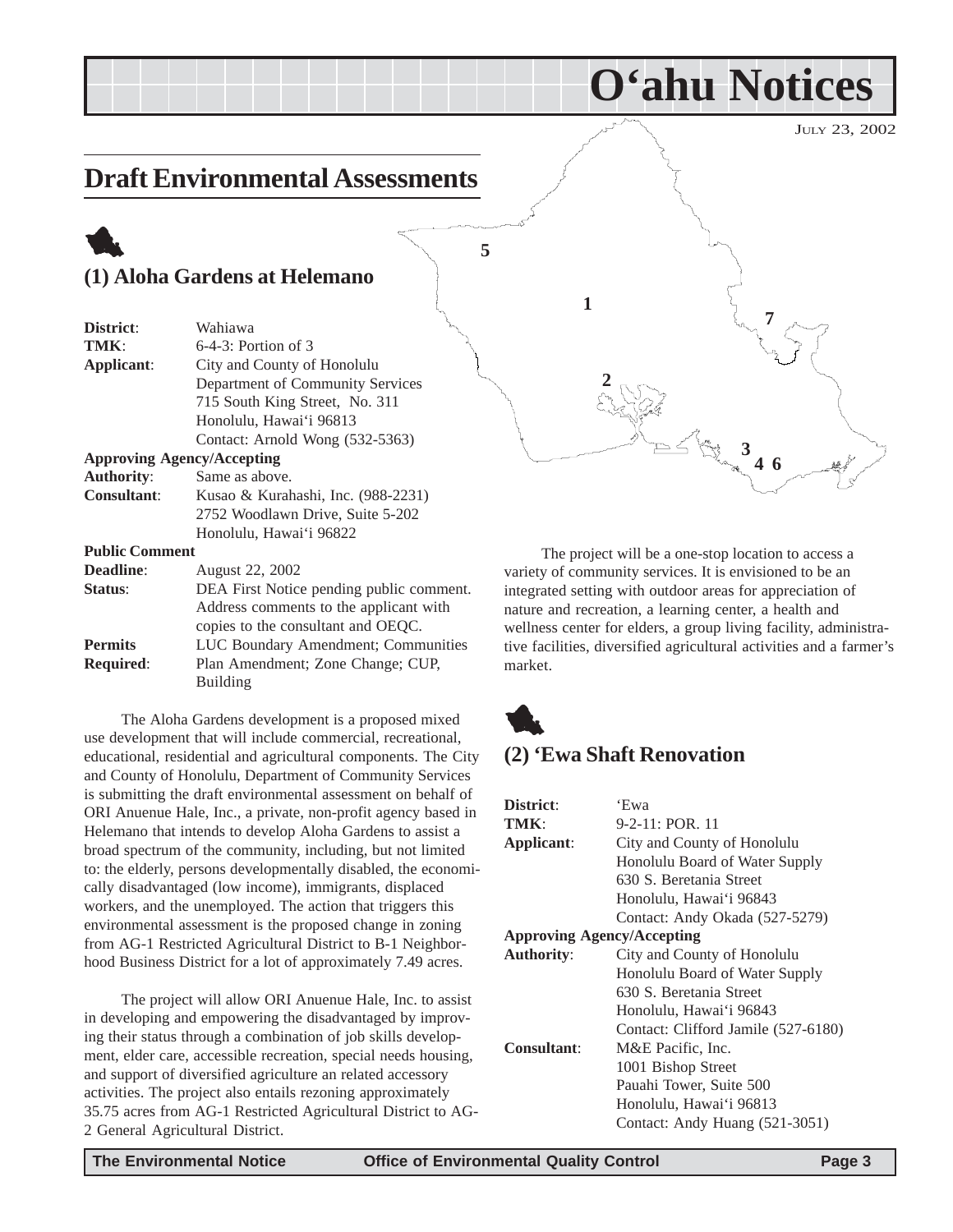# <span id="page-3-0"></span>**O'ahu Notices**

#### JULY 23, 2002

#### **Public Comment**

| <b>Deadline:</b> | August 22, 2002                             |
|------------------|---------------------------------------------|
| Status:          | DEA First Notice pending public comment.    |
|                  | Address comments to the applicant with      |
|                  | copies to the approving agency or accepting |
|                  | authority, the consultant and OEQC.         |
| <b>Permits</b>   | Sec. 404-Army; NPDES, Sec. 401-WQC;         |
| <b>Required:</b> | SCAP; Grubbing, Grading, Stockpiling,       |
|                  | Building                                    |

The Honolulu Board of Water Supply (BWS) is proposing to renovate the existing 'Ewa Shaft Pump Station (O'ahu Sugar Co. EP 15 & 16) in the 'Ewa District on O'ahu. Upon completion, Ewa Shaft will be able to produce up to 12.15 mgd (permitted use) of high quality drinking water for the 'Ewa District.

The proposed work will involve primarily the demolition of existing pump building and electrical room, pump replacement, sealing of the vertical shaft and concrete lining for a portion of the adjacent Honouliuli Gulch. The existing pump station will be raised approximately 12.0 feet to avoid potential flooding. A new control building will be provided with MCC panels and chlorination equipment. The renovated 'Ewa Shaft will be interconnected with BWS 228' Water System.

The 'Ewa Shaft site is adjacent to the H-1 Freeway and is surrounded by agricultural plots. The general area has been highly altered, providing little or no habitat for wild animals. There is also no evidence of rare and endangered species within the project area. In addition, there are no significant historic sites in the project area.

Short-term construction related impacts such as reduced air quality and increased noise levels are anticipated for this project. The effects will be minimal since there are no residents within one-mile radius of the project site. The Contractor will be responsible for providing proper erosion controls. The Contractor will also be required to protect the water quality of the Honouliuli Gulch with appropriate best management practices.



**District**: Honolulu **TMK**: 2-5-15-24

| Applicant:            | First Hawaiian Bank Trust Division          |
|-----------------------|---------------------------------------------|
|                       | Trustee for Charles A, and Allison A.       |
|                       | Holland                                     |
|                       | 999 Bishop Street                           |
|                       | Honolulu, Hawai'i 96829                     |
|                       | Contact: Linda Miyashiro (525-5727)         |
|                       | <b>Approving Agency/Accepting</b>           |
| <b>Authority:</b>     | Department of land and Natural resources    |
|                       | 1151 Punchbowl St.                          |
|                       | Honolulu, Hawai'i 96813                     |
|                       | Contact: Trevor Carroll (587-0377)          |
| Consultant:           | Alan Ewell (945-3853 or 533-2244)           |
|                       | 180 Forest Ridge Way                        |
|                       | Honolulu, Hawai'i 96822                     |
| <b>Public Comment</b> |                                             |
| Deadline:             | <b>August 22, 2002</b>                      |
| Status:               | DEA First Notice pending public comment.    |
|                       | Address comments to the applicant with      |
|                       | copies to the approving agency or accepting |
|                       | authority, the consultant and OEQC.         |
| <b>Permits</b>        | CDUP, Building, Individual                  |
| <b>Required:</b>      | Wastewater System                           |
|                       |                                             |

The proposed project involves improvements on a vacant property located in the Honolulu Watershed Resource subzone of the State Conservation Land Use District. The project site at 166 Poloke Place is about five miles up Roundtop drive from the City and County of Honolulu water pumping station at the end of Makiki Street. The neighborhood consists of about 110 residences on private land holdings within the Resource subzone of the Conservation District. The site is bounded on the North, East and West by other residential properties, and on the South side by the Honolulu Watershed Forest Reserve. The property was developed for residential use in the early 1900's, but the main residence has always been on an adjoining property. That property was recently sold by the applicants who have made it their home for the past 35 years. Now they wish to build a smaller retirement home so they can continue to enjoy the unique area they have loved for so long.

The proposed dwelling consists of a wood-framed, two story structure including 2064 square feet of living space one level, 440 square feet of exterior wood decks, and a daylight basement with a 200 square foot utility room and 500 square feet of water tanks for the catchment water system (approximately 18,000 gallons). The applicants have deeded access to a garage and driveway on adjacent properties, so no new pavement or garage structure will be required. Proposed improvements also include a 1000 gallon septic tank and 250 square foot leach field for which permit application is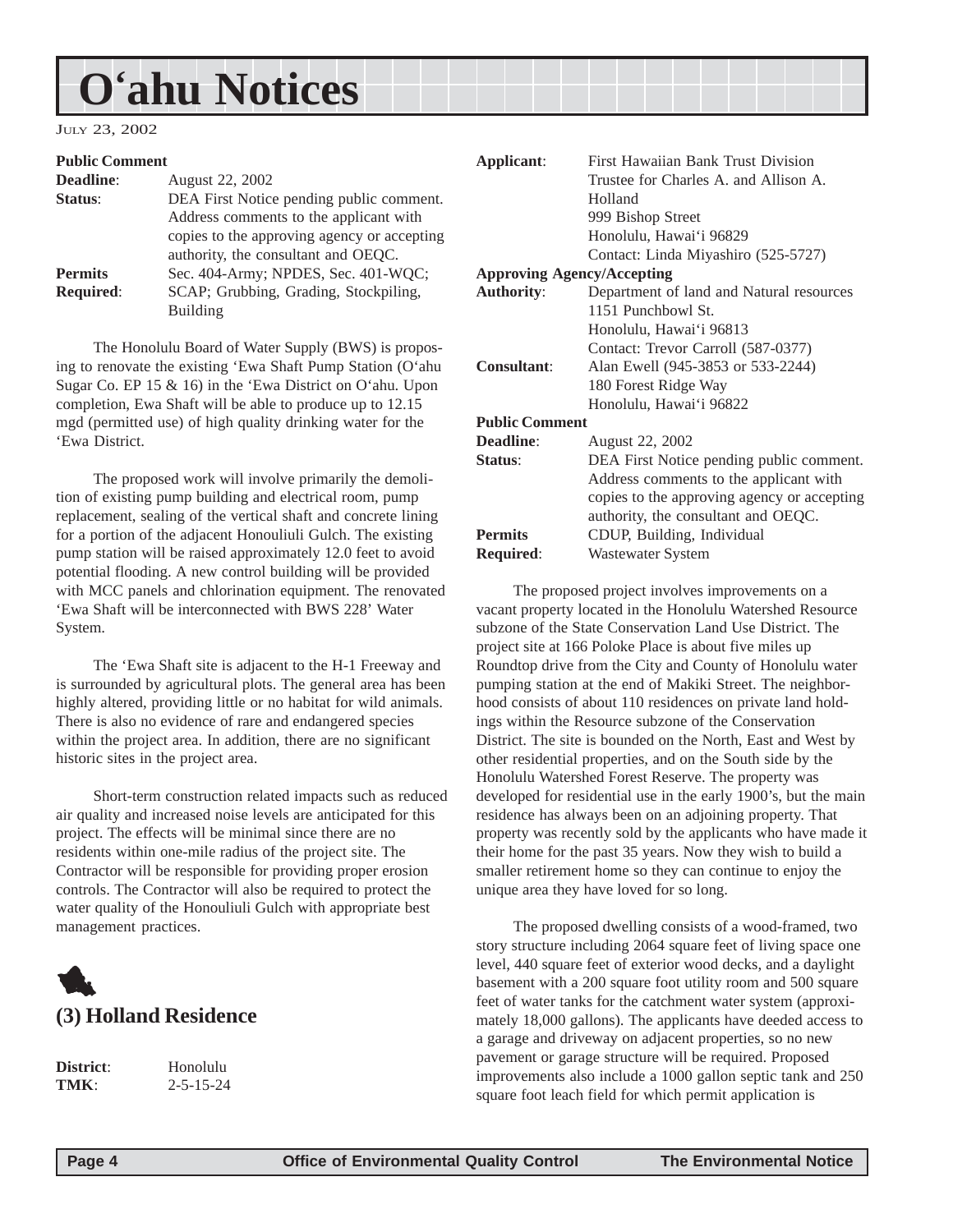<span id="page-4-0"></span>

JULY 23, 2002

pending at the Department of Health Wastewater Division. Site work will also involve removal of three existing trees, relocation of some existing shrubs and some new landscape plantings.

The proposed project has been designed to minimize adverse impacts on the area's natural resources. The proposed structure is well below the maximum allowable size and will be sited in such a way to minimize its visual impact. Site grading will be accomplished without importing fill or removing material from the site. Existing healthy trees and shrubs will be maintained whenever possible to maintain the natural character of the area and provide a visual buffer. The design of the building is straightforward, of modest scale and reflects the rural nature of the area.

## **Final Environmental Assessments/Findings of No Significant Impacts (FONSI)**



## **(4) Dole Street Parking Structure at UH**

| District:          | Honolulu                               |
|--------------------|----------------------------------------|
| TMK:               | $2-8-29$ : portion of 001              |
| Applicant:         | University of Hawai'i at Manoa         |
|                    | 2444 Dole Street                       |
|                    | Honolulu, Hawai'i 96822                |
|                    | Contact: Ron Lau (956-6254)            |
|                    | <b>Approving Agency/Accepting</b>      |
| <b>Authority:</b>  | Same as above.                         |
| <b>Consultant:</b> | Wilson Okamoto and Associates, Inc.    |
|                    | 1907 South Beretania Street, Suite 400 |
|                    | Honolulu, Hawai'i 96813                |
|                    | Contact: Earl Matsukawa (946-2277)     |
| Status:            | FEA/FONSI issued, project may proceed. |
| <b>Permits</b>     | Noise; Building; Grubbing, Grading,    |
| <b>Required:</b>   | Excavation and stockpiling             |
|                    |                                        |

The University of Hawai'i proposes to construct a new four-level parking structure on Dole Street, near the existing Center for Hawaiian Studies. The proposed parking structure was proposed in the 1987 Long Range Development Plan (LRDP) for the University of Hawai'i, Manoa Campus and has been retained in the subsequent LRDP 1994 Update. The Final Environmental Assessment for the LRDP 1994 Update

was prepared in August 1994. The proposed four-level parking structure will provide approximately 273 parking stalls and occupy approximately 23,650 square feet of land area within the 29,717 square foot project site. The proposed project site is currently used as an at-grade unpaved parking lot that can presently accommodate approximately 98 cars. Uses adjacent to the project site include the Center for Hawaiian Studies to the west, Kanewai Field to the southeast, student dormitories to the south across Manoa Stream, and Waahila Faculty Apartments and residential homes to the northwest and northeast across Dole Street.



## **(5) Mirikitani After-The-Fact Wood Deck**

| Waialua                                  |
|------------------------------------------|
| $6 - 7 - 15$ : 49                        |
| Helene B. and Clifford K. Mirikitani Jr. |
| Trust                                    |
| 2236 O'ahu Avenue                        |
| Honolulu, Hawai'i                        |
| Contact: Helene Mirikitani (949-3768)    |
| <b>Approving Agency/Accepting</b>        |
| City and County of Honolulu              |
| Department of Planning and Permitting    |
| 650 South King Street, 7th Floor         |
| Honolulu, Hawai'i 96813                  |
| Contact: Dana Teramoto (523-4648)        |
| Analytical Planning Consultants, Inc.    |
| 928 Nu'uanu Avenue, Suite 502            |
| Honolulu, Hawai'i 96817                  |
| Contact: Donald Clegg (536-5695)         |
| FEA/FONSI issued, project may proceed.   |
|                                          |
| Shoreline setback variance               |
|                                          |

The applicant, Helene B. and Clifford K. Mirikitani Jr. Trust, is requesting to retain (allow) a portion of a wood deck within the 40-foot shoreline setback. The property is located at Kahaone Loop in Waialua.

There is an existing two-family detached dwelling (duplex) on the property. The size of the original deck was 3 feet wide. There was a deck on the rear and left side of the dwelling. The owner replaced the deck due to termite damage and the ocean air, but expanded it to 4 feet, 4 inches. Furthermore, the deck was extended so that the makai deck and left side deck were joined. Now, the deck wraps around the rear of the dwelling to the left side of the dwelling. The deck is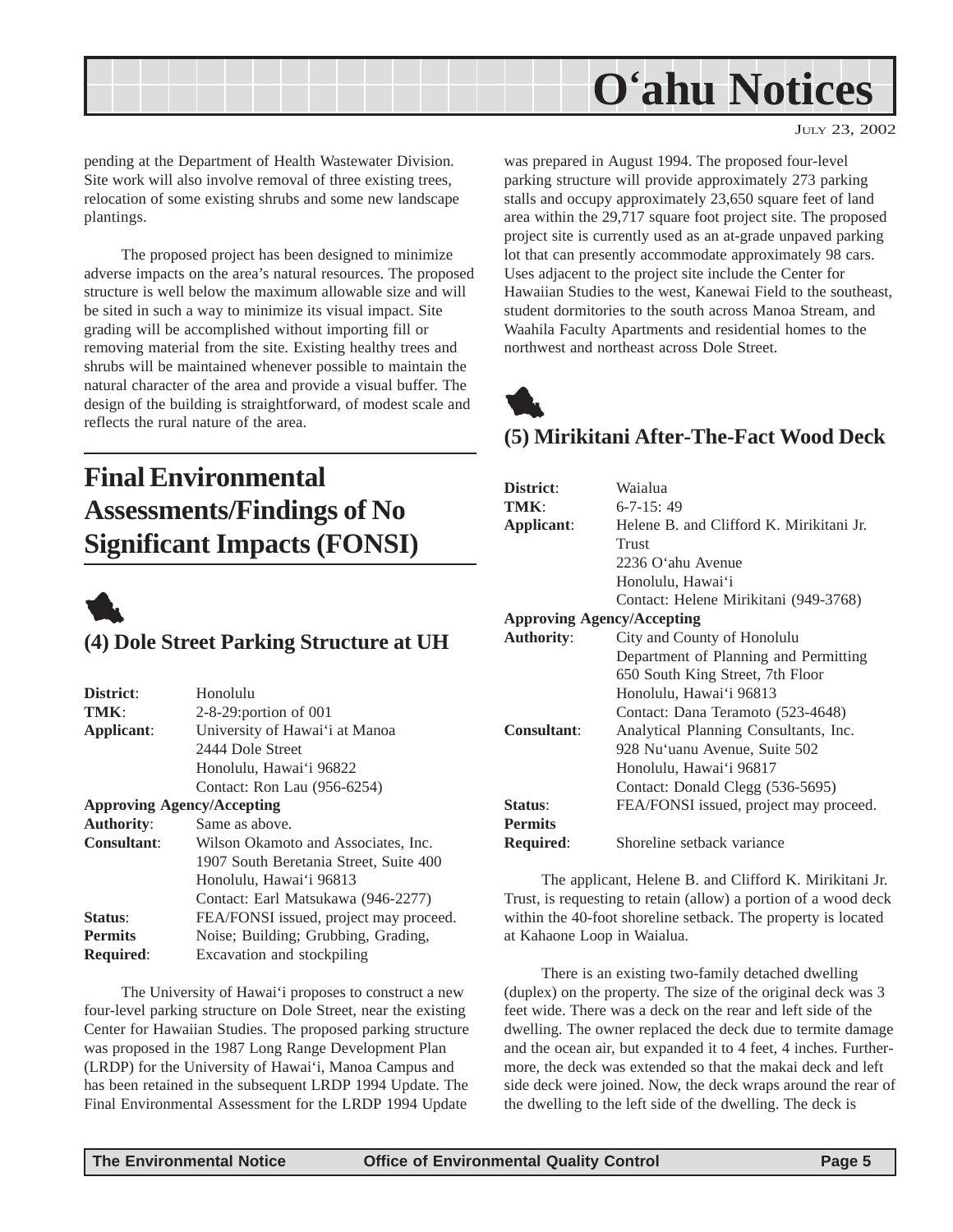# <span id="page-5-0"></span>**O'ahu Notices**

JULY 23, 2002

approximately 16.5 feet long along the left side of the dwelling and approximately 22 feet long along the rear of the dwelling. New steps were constructed on the shoreline side of the makai deck.

1

## **(6) Po'oleka Street Drainage Improvements**

| District:          | Honolulu                                                                                             |
|--------------------|------------------------------------------------------------------------------------------------------|
| TMK:               | 3-4-03: 10, 22, 24, 25, 32, 33, 36, 37                                                               |
| Applicant:         | City and County of Honolulu                                                                          |
|                    | Department of Design and Construction                                                                |
|                    | 650 South King Street, 11th Floor                                                                    |
|                    | Honolulu, Hawai'i 96813                                                                              |
|                    | Contact: Gregory Sue (527-6304)                                                                      |
|                    | <b>Approving Agency/Accepting</b>                                                                    |
| <b>Authority:</b>  | Same as above.                                                                                       |
| <b>Consultant:</b> | Gray, Hong, Bills, Nojima & Assoc., Inc.                                                             |
|                    | 841 Bishop Street, Suite 1100                                                                        |
|                    | $\mathbf{H} = \mathbf{H} \mathbf{H}$ <b>TE</b> $\mathbf{H} = \mathbf{H} \mathbf{G}$ and $\mathbf{H}$ |

|                  | Honolulu, Hawai'i 96813-3908            |
|------------------|-----------------------------------------|
|                  | Contact: David Bills (521-0306)         |
| Status:          | FEA/FONSI issued, project may proceed.  |
| <b>Permits</b>   | Grading, building, noise, street        |
| <b>Required:</b> | usage, stream channel alteration permit |

The City and County of Honolulu proposes to construct an underground drainage system to alleviate flooding that occurs in private residential areas at the end of Po'oleka Street in Palolo Valley. Stormwater from Po'oleka Street currently concentrates at the southwest corner at the end of the road. This runoff and additional stormwater contributed by adjacent properties discharges by way of surface sheet flow through a 10-foot wide easement, terminating at the end of the easement into a residential property.

The proposed system will satisfy current City and County storm drainage standards (2000) and will include approximately 460 lineal feet of 18-inch diameter reinforced concrete pipe, 3 drainage inlets, 3 manholes, and an outlet structure on the bank of Wai'oma'o Stream. Construction will take approximately 4 months. Residents may expect temporary inconvenience from equipment noise, dust and possibly some interference with vehicular and pedestrian traffic. However, the contractor will be required to provide adequate grading, stockpiling and erosion control measures as required by Chapter 23 of the Revised Ordinances of Honolulu, and to comply with requirements of Title 11, Chapter 60.1 of the Hawai'i Administrative Rules (HAR), Air Pollution Control.

The project construction cost has been estimated at \$190,000. The entire construction cost will be funded by the City and County of Honolulu, pending availability of funding.

## **Environmental Impact Statement Preparation Notices (EISPN)**



### **(7) Coconut Island Long Range Development Plan**

| District:                         | Ko'olaupoko                                  |
|-----------------------------------|----------------------------------------------|
| TMK:                              | $4-6-01: 01, 15, 16, 17, 51$                 |
| Applicant:                        | Hawai'i Institute of Marine Biology          |
|                                   | P.O. Box 1346                                |
|                                   | Kane'ohe, Hawai'i 96744                      |
|                                   | Contact: Dr. Jane Ball (236-7411)            |
| <b>Approving Agency/Accepting</b> |                                              |
|                                   | University of Hawai'i at Manoa               |
| <b>Authority:</b>                 |                                              |
|                                   | Office of the Vice President for Administra- |
|                                   | tion and Chief Financial Officer             |
|                                   | 2444 Dole Street, Bachman 112                |
|                                   | Honolulu, Hawai'i 96822                      |
|                                   | Contact: J.R.W. "Wick" Sloan (956-8903)      |
| Consultant:                       | Group 70 International, Inc.                 |
|                                   | 925 Bethel Street, 5th Floor                 |
|                                   | Honolulu, Hawai'i 96813                      |
|                                   | Contact: George Atta (523-5866 x 103)        |
| <b>Public Comment</b>             |                                              |
| Deadline:                         | <b>August 22, 2002</b>                       |
| Status:                           | EISPN First Notice pending public com-       |
|                                   | ment. Address comments to the applicant      |
|                                   | with copies to the approving agency or       |
|                                   | accepting authority, the consultant and      |
|                                   | OEQC.                                        |
| <b>Permits</b>                    |                                              |
| <b>Required:</b>                  | Conservation district use; special manage-   |
|                                   | ment area; shoreline setback variance;       |
|                                   | water quality certification.                 |
|                                   |                                              |

Approved in 1998 by the University of Hawai'i Board of Regents, the Coconut Island Long Range Development Plan is the visioning tool to expand world-class marine research at the Hawai'i Institute for Marine Biology, located on Coconut Island in Kane'ohe Bay. The plan's mission statement focuses on stewardship of the living oceans.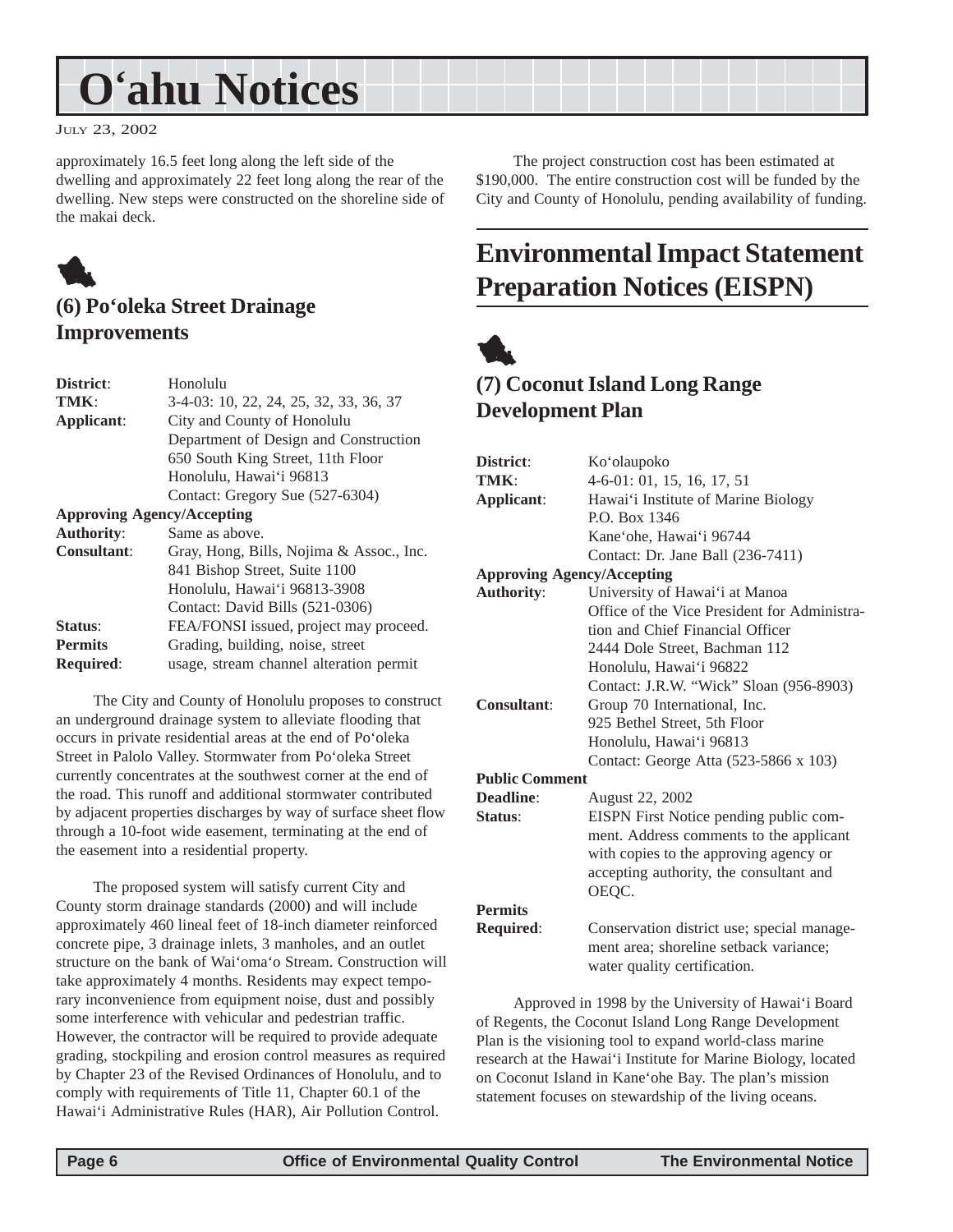## **O'ahu Notices**

JULY 23, 2002

<span id="page-6-0"></span>The Coconut Island Long Range Development Plan (LRDP) includes physical and operational elements designed to accommodate the expansion of activities and uses while maintaining the natural beauty and casual atmosphere of the Island. In addition to the improvement and expansion of research facilities, the plan calls for the development of facilities to house applied research activities, educational programs, and conferences. Existing overnight and long term accommodations will be replaced and expanded with newer facilities to complement the improved research facilities and other uses envisioned for the Island. The plan also includes infrastructure improvements to the docking area located at the Lilipuna Road property.

The proposed improvements to property are to be implemented in phases upon obtaining necessary permits and approvals.

## **Previously Published Projects Pending Public Comment**

#### **Draft Environmental Assessments**

#### 1 **Waialua Beach Road Bikeway**

**Applicant**: City and County of Honolulu Department of Transportation Services 650 South King Street, 3rd Floor Honolulu, Hawai'i 96813 Contact: Mark Kikuchi (527-5026) **Approving Agency/Accepting Authority**: Same as above.

**Public Comment Deadline**: August 7, 2002



### **Landowner Incentive Program**

Private landowner funding opportunity from State Department of Land and Natural Resources for rare species protection. Deadline is July 31, 2002.

What is the Landowner Incentive Program?

Hawai'i supports more threatened and endangered species than any other state in the nation. While many of these species are difficult to manage, others are relatively easy to help. Many of these species inhabit or could inhabit privately owned lands in Hawai'i. This program is intended to provide financial incentives that encourage private landowners to help conserve rare species on their land. The program is flexible and is open to all private landowners who have a desire to voluntarily manage land for rare species. The program focuses on species that have a reasonable chance of benefiting from management actions on private lands.

This program will be funded through a grant from the U.S. Fish and Wildlife Service Landowner Incentive Program Grants. Exact funding levels for Hawai'i will not be determined until all proposals from Hawai'i have been submitted to the Service.

Landowners are encouraged to submit a grant application for projects that they would like to carry out on their land and that benefit listed rare species.

Applications should be mailed to: Conservation Initiatives Coordinator, Division of Forestry and Wildlife, Department of Land and Natural Resources, 1151 Punchbowl Street, Honolulu, Hawai'i 96813 by July 31, 2002. Division of Forestry and Wildlife staff will evaluate all grant applications and will forward the highest ranking applications in a grant package to the U.S. Fish and Wildlife Service for final evaluation and funding decisions. The Division of Forestry and Wildlife staff will work together with successful grantees to provide any technical expertise necessary to make funded projects a success.

For more information, see: http://www.state.hi.us/dlnr/dofaw/LIP/index.htm.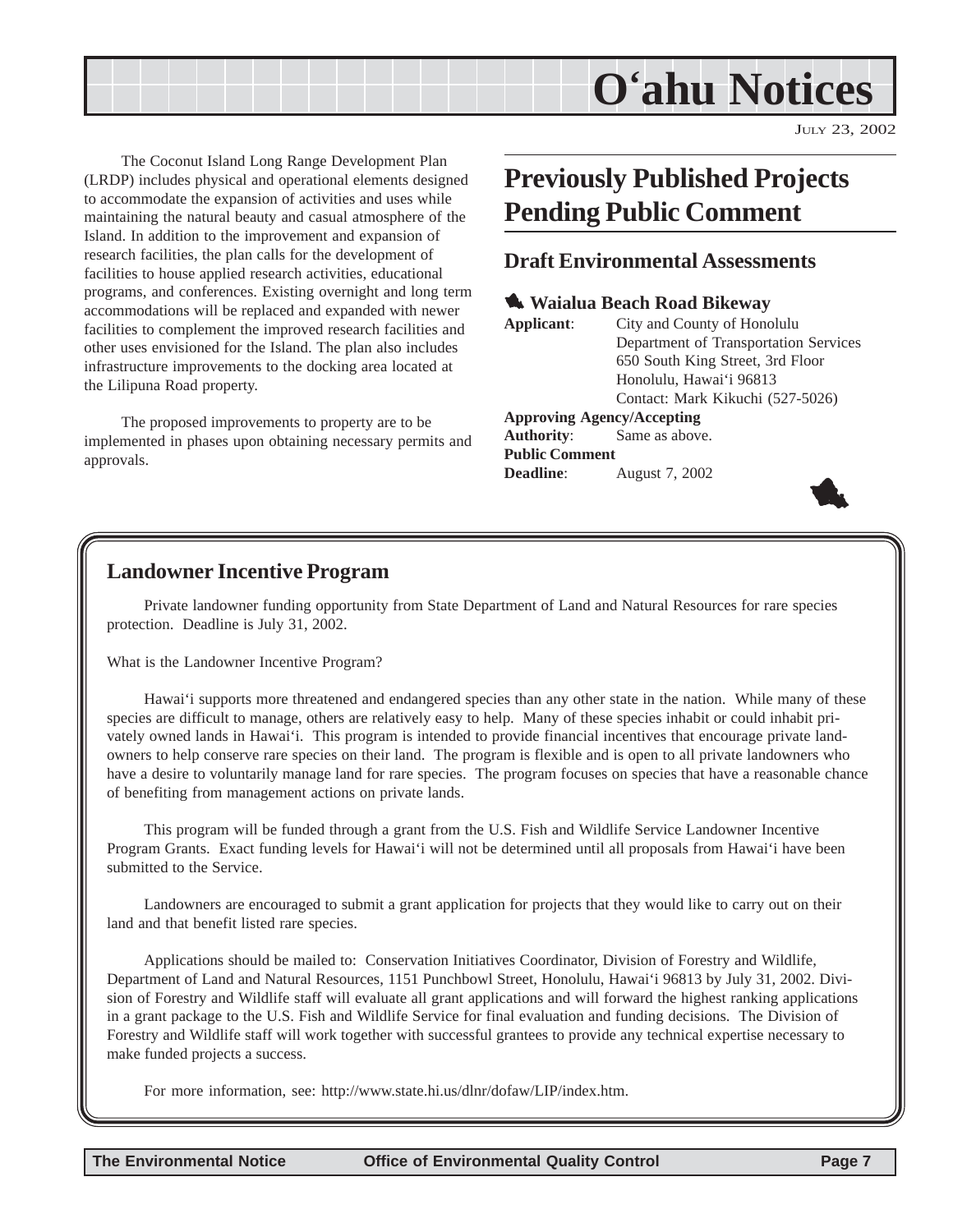# <span id="page-7-0"></span>**Maui Notices**

JULY 23, 2002

## **Draft Environmental**

**Assessments**

## $\bullet$ **(1) Plantation Inn Site Plan Amendment**

| District:                         | Lahaina                                  |
|-----------------------------------|------------------------------------------|
| TMK:                              | 4-6-009: 36, 37 & 44                     |
| Applicant:                        | Ka'anapali Beach Hotel                   |
|                                   | P.O. Box 998                             |
|                                   | Lahaina, Hawai'i 96767                   |
|                                   | Contact: Mike White (667-0211)           |
| <b>Approving Agency/Accepting</b> |                                          |
| <b>Authority:</b>                 | County of Maui Planning Department       |
|                                   | 250 South High Street                    |
|                                   | Wailuku, Hawai'i 96793                   |
|                                   | Contact: Ann Cua (270-7735)              |
| <b>Consultant:</b>                | Chris Hart & Partners                    |
|                                   | 1955 Main Street, Suite 200              |
|                                   | Wailuku, Hawai'i 96793                   |
|                                   | Contact: Rory Frampton (242-1955)        |
| <b>Public Comment</b>             |                                          |
| <b>Deadline:</b>                  | <b>August 22, 2002</b>                   |
| Status:                           | DEA First Notice pending public comment. |
|                                   | Address comments to the applicant with   |

copies to the approving agency or accepting authority, the consultant and OEQC. **Permits** Building, Grading, Change in Zoning, **Required**: Community Plan Amendment, special management area use permit amendment

The applicant is proposing amendments to the Plantation Inn Phase III Site plan, which was initially approved by the Maui Planning Commission in 1990 and last modified in 1998. The focus of Phase III has been a 14-unit guestroom building, and changes to the plan have been for different parking configurations. Since the 1998 amendment, the Hotel has acquired a bordering parcel (TMK (2) 4-6-09: 44), which allows the Hotel to provide additional on-site parking, and to re-configure the Phase III building to make best use of the combined area. The request does not change the number of rooms approved in previous permits.

The request is subject to Chapter 343 of the Hawai'i Revised Statutes because all portions of the project are located within the Lahaina National Historic Landmark District. The

subject properties do not have any individual distinctions recorded on the State or Federal Registers of Historic Places, and are not located within a County Historic District.

The amended site plan will result in lower project density, greater parking availability, and a safer pedestrian access for Hotel guests. Short term-construction related impacts (noise & air quality) are anticipated, but can and will be mitigated. No significant long-term impacts are anticipated.

## **Environmental Impact Statement Preparation Notices (EISPN)**



## **(2) Maui Lani Light Industrial Subdivision**

| <b>District:</b> | Wailuku                                     |
|------------------|---------------------------------------------|
| TMK:             | 3-8-07: por. 121, por. 131., por. 136, por. |
|                  | 137                                         |
| Applicant:       | Maui Lani Partners                          |
|                  | 810 Richards Street, Suite 900              |
|                  | Honolulu, Hawai'i 96813                     |
|                  | Contact: Leiane Paci (877-3699)             |

**1 2**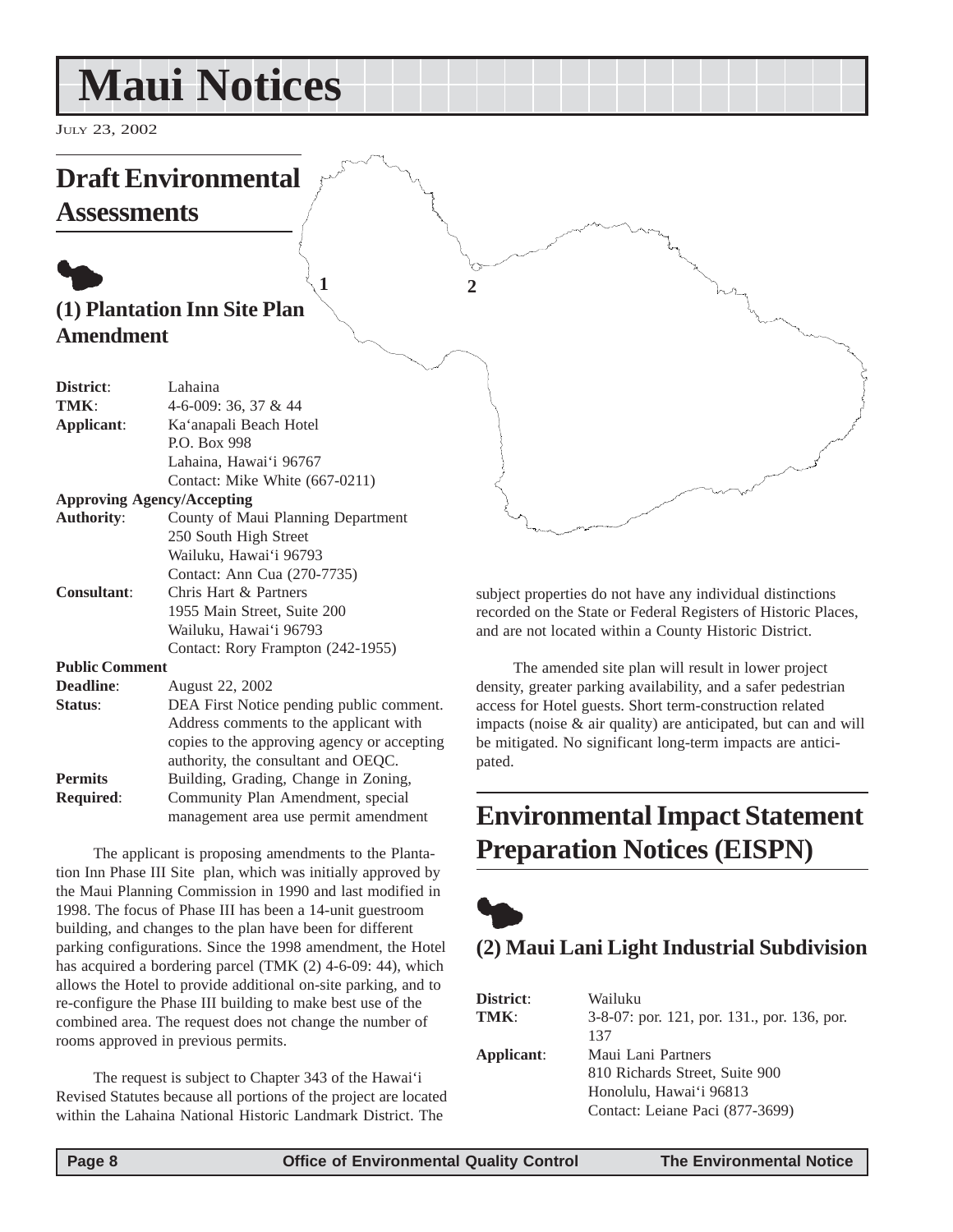<span id="page-8-0"></span>

#### **Approving Agency/Accepting**

| <b>Authority:</b>     | County Maui, Department of Planning     |
|-----------------------|-----------------------------------------|
|                       | 250 S. High Street                      |
|                       | Wailuku, Hawai'i 96793                  |
|                       | Contact: John Min (270-7735)            |
| <b>Consultant:</b>    | Munekiyo & Hiraga, Inc.                 |
|                       | 305 High Street, Suite 104              |
|                       | Wailuku, Hawai'i 96793                  |
|                       | Contact: Michael Munekiyo (244-2015)    |
| <b>Public Comment</b> |                                         |
| Deadline:             | <b>August 22, 2002</b>                  |
| Status:               | EISPN First Notice pending public com-  |
|                       | ment. Address comments to the applicant |
|                       | with copies to the approving agency or  |
|                       | accepting authority, the consultant and |
|                       | OEOC.                                   |
| <b>Permits</b>        |                                         |
| <b>Required:</b>      | Grading, Community Noise, NPDES         |

The Wailuku-Kahului Project District 1 (Maui Lani) is a 1,012-acre master planned community spatially integrated with the existing Wailuku-Kahului urban fabric.

The intent of the Maui Lani Project District is to establish a residential community, along with an integrated open space and recreation system, schools, and community or regional scale commercial facilities. Implementation of the project district in accordance with this purpose has proceeded with the opening of the Dunes at Maui Lani Golf Course and the development of approximately 500 residential units.

In 1977, an Environmental Impact Statement (EIS), pursuant to Chapter 343, Hawai'i Revised Statutes, and Title 11, Chapter 200, Hawai'i Administrative Rules, Department of Health, Environmental Impact Statement Rules, was prepared for the Wai'ale Development Plan (Maui Lani Project District). Maui Lani Partners has recently initiated and completed an update to the Maui Lani Master Plan.

The updated master plan for Maui Lani addresses projects completed to date, as well as amendments to the project district land use plan. The plan revisions address current needs and anticipated market trends. First, Maui Lani Partners proposes the inclusion of a 56.4-acre light industrial area to be located near the intersection of the Kuikahi Drive Extension and Wai'ale Road. Second, perimeter boundary adjustments to the project district are proposed to allow for the incorporation of a 1.30-acre remnant parcel to be a part of the light industrial subdivision and a 10.30-acre parcel to be a part of the regional park. Third, Maui Lani Partners propose to amend the circulation/open space land use allocations and provide for a separate open space district. Fourth, attendant adjustments to land use allocations set forth in the WailukuJULY 23, 2002

Kahului Community Plan and Maui County Code, Chapter 19.78 are required.

The proposed amendment to the Wailuku-Kahului Community Plan triggers the preparation and processing of an environmental impact review pursuant to Chapter 343, Hawai'i Revised Statutes. Based on the proposed land use amendments, the County of Maui, Department of Planning has determined that an updated Environmental Impact Statement is warranted. It is in this context that this Environmental Impact Statement Notice of Preparation (EISPN) is being filed. The EISPN and the subsequent Draft EIS and Final EIS will evaluate the potential impacts of the proposed action on the natural and human environment.

## **Previously Published Projects Pending Public Comments**

#### **Draft Environmental Assessments**

#### 3 **Front Street Commercial Building**

| Applicant:            | AJI, LLC                               |
|-----------------------|----------------------------------------|
|                       | 381 Huku Li'i Place, Suite 202         |
|                       | Kihei, Hawai'i 96753                   |
|                       | Contact: Becky Collins (874-5263)      |
|                       | <b>Approving Agency/Accepting</b>      |
| <b>Authority:</b>     | County of Maui, Department of Planning |
|                       | 250 South High Street                  |
|                       | Wailuku, Hawai'i 96793                 |
|                       | Contact: Ann Cua (270-7735)            |
| <b>Public Comment</b> |                                        |
| <b>Deadline:</b>      | August 7, 2002                         |

#### **Draft Supplemental Environmental Impact Statements**

#### 3 **East Maui Water Development Plan Applicant**: County of Maui, Dept. of Water Supply P.O. Box 1109 Wailuku, Hawai'i 96793 Contact: David Craddick (270-7816) **Approving Agency/Accepting Authority**: County of Maui, Dept. of Water Supply P.O. Box 1109 Wailuku, Hawai'i 96793 Contact: David Craddick (270-7816) **Public Comment Deadline**: August 7, 2002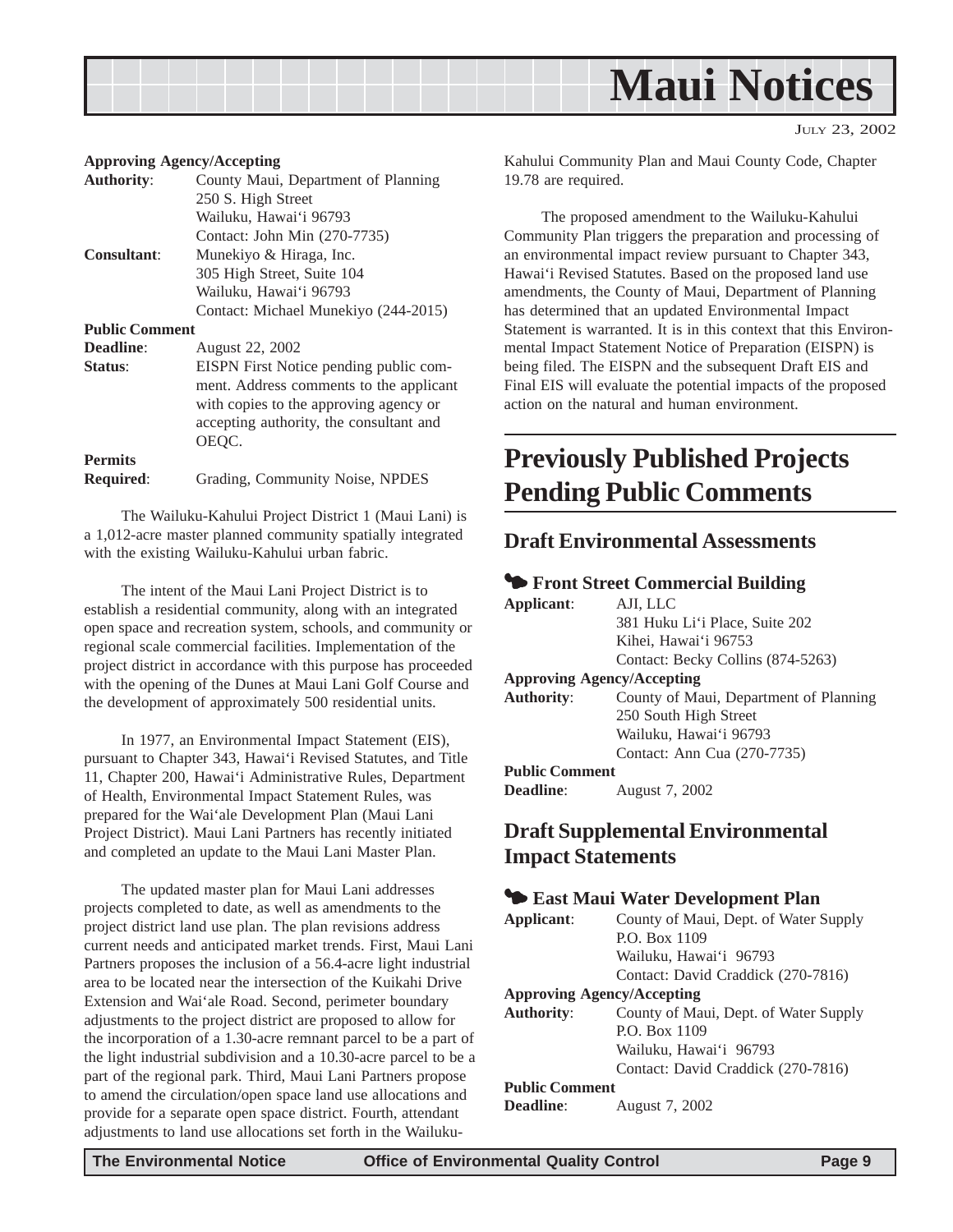# <span id="page-9-0"></span>**Maui Notices**

JULY 23, 2002

## **Final Supplemental Environmental Impact Statements**

#### 3 **Honoapi'ilani Highway, Launiupoko to**

#### **Honokowai**

| Applicant:                 | Department of Transportation                |
|----------------------------|---------------------------------------------|
|                            | 869 Punchbowl Street                        |
|                            | Honolulu, Hawai'i 96813                     |
|                            | Contact: Wayne Kawahara (587-1836)          |
| Approving Agency/Accepting |                                             |
| <b>Authority:</b>          | Governor, State of Hawai'i                  |
|                            | c/o Office of Environmental Quality Control |
|                            | 235 S. Beretania Street, Suite 702          |
|                            | Honolulu, Hawai'i 96813                     |
| Status:                    | FSEIS currently being reviewed by OEQC.     |

## **Final Environmental Assessments/Findings of No Significant Impacts (FONSI)**

## 22**.**

### **(1) Moloka'i Water System, Phase IV**

**District**: Moloka'i **TMK**: 5-2-07; 5-2-15; and 5-2-22 through 27 **Applicant**: Department of Hawaiian Home Lands 1099 Alakea Street, 20th Floor Honolulu, Hawai'i 96813 Contact: Patrick Young (586-3918) **Approving Agency/Accepting Authority**: Same as above. **Consultant**: SSFM International, Inc. 501 Sumner Street, Suite 502 Honolulu, Hawai'i 96817 Contact: Leo Asuncion (531-1308) **Status:** FEA/FONSI issued, project may proceed. **Permits** Work within State & County **Required**: Highways

Department of Hawaiian Home Lands (DHHL), proposes to replace existing water lines in Hawaiian homestead lands in Ho'olehua, Moloka'i, Hawai'i. The existing water line is within the right-of-way of Farrington Avenue, between Hauakea Avenue and Ala 'Ekolu Avenue. The proposed replacement water line will be approximately 17,900 feet of 8-inch ductile iron water line that will replace a 6-inch water line originally installed in 1944. The existing water line does not meet current County standards as existing water flow pressure through this section exceeds their design standards. Upon completion of the project, the water line will meet County standards and be able to accommodate anticipated homestead lot improvements. Other improvements will include installation of additional fire hydrants and lateral connections to homestead lots adjacent to the roadway corridor.

**Moloka'i Notices**

**1**



 $\bullet$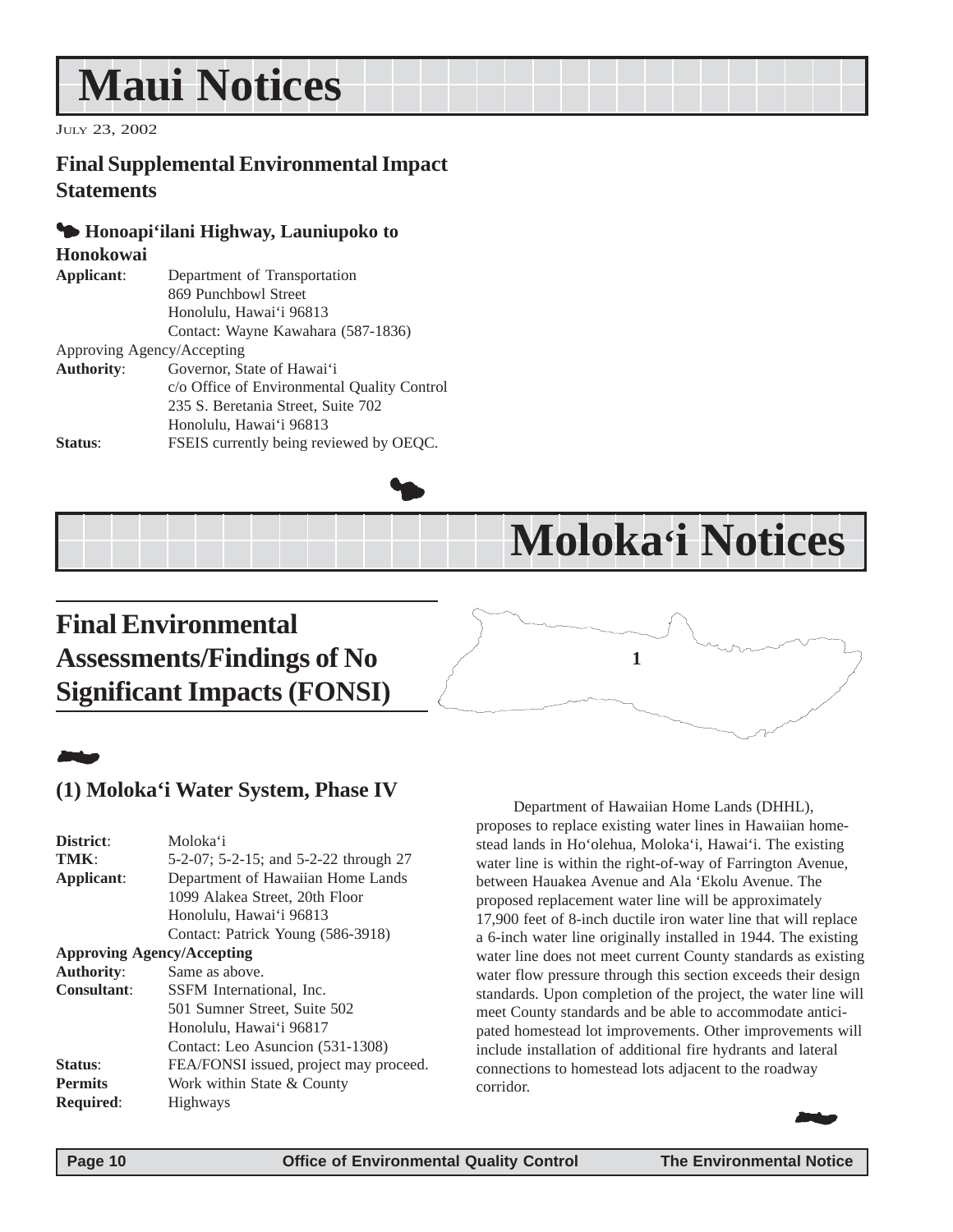## **Hawai'i Notices**

JULY 23, 2002

## <span id="page-10-0"></span>**Final Environmental Assessments/Findings of No Significant Impacts (FONSI)**

## $\blacktriangleright$

### **(1) Pana'ewa Residence Lots, Unit 6**

| District:         | South Hilo                             |
|-------------------|----------------------------------------|
| TMK:              | $2 - 2 - 47:01$                        |
| Applicant:        | Department of Hawaiian Home Lands      |
|                   | P.O. Box 1879                          |
|                   | Honolulu, Hawai'i 96805                |
|                   | Contact: Darrell Ing (586-3844)        |
|                   | <b>Approving Agency/Accepting</b>      |
| <b>Authority:</b> | Same as above.                         |
| Consultant:       | Brian Nishimura (935-7692)             |
|                   | 101 'Aupuni Street, #217               |
|                   | Hilo, Hawai'i 96720                    |
| Status:           | FEA/FONSI issued, project may proceed. |
| <b>Permits</b>    |                                        |
| <b>Required:</b>  | NPDES, UIC, Grading, Grubbing          |

The Department of Hawaiian Home Lands (DHHL) is proposing to develop a 41 lot, single family residential subdivision on approximately 20.796 acres of land in Waiakea, South Hilo, Hawai'i. The proposed Pana'ewa Residence Lots, Unit 6 project will consist of 40 single family residential lots plus on 3.901 acre buffer lot along Pu'ainako Street. The residential parcels will have lot sizes ranging from 15,000 sq. ft. to 23,000 sq. ft. Site improvements shall include roadways, lot grading, drainage system, water system, street tree planting, underground and/or overhead electric, telephone, and street light system. The DHHL intends to develop the property to standards which are similar to those of the previous increments already developed in the area. Access to the project will be provided by existing Pana'ewa Residence Lot roadways including Keonaona Street, Pa'ipa'i Street and Pohai Street.

Upon completion, the improved residential parcels will be leased to qualified native Hawaiians in accordance with the Hawaiian Homes Commission Act of 1920, as amended. Income restrictions or requirements have not yet been established for this project.



Construction of the proposed project will commence within one year from the date of preliminary subdivision approval and will be completed within one year thereafter. The estimated cost of construction is approximately \$2.25 million.

## **Previously Published Projects Pending Public Comments**

#### **Draft Environmental Assessments**

#### 6 **Mauna Kea Astronomy Education Center**

**Applicant**: University of Hawai'i at Hilo 200 West Kawili Street Hilo, Hawai'i 96720 Contact: George Jacob (933-3324) **Approving Agency/Accepting Authority**: Same as above. **Public Comment Deadline**: August 7, 2002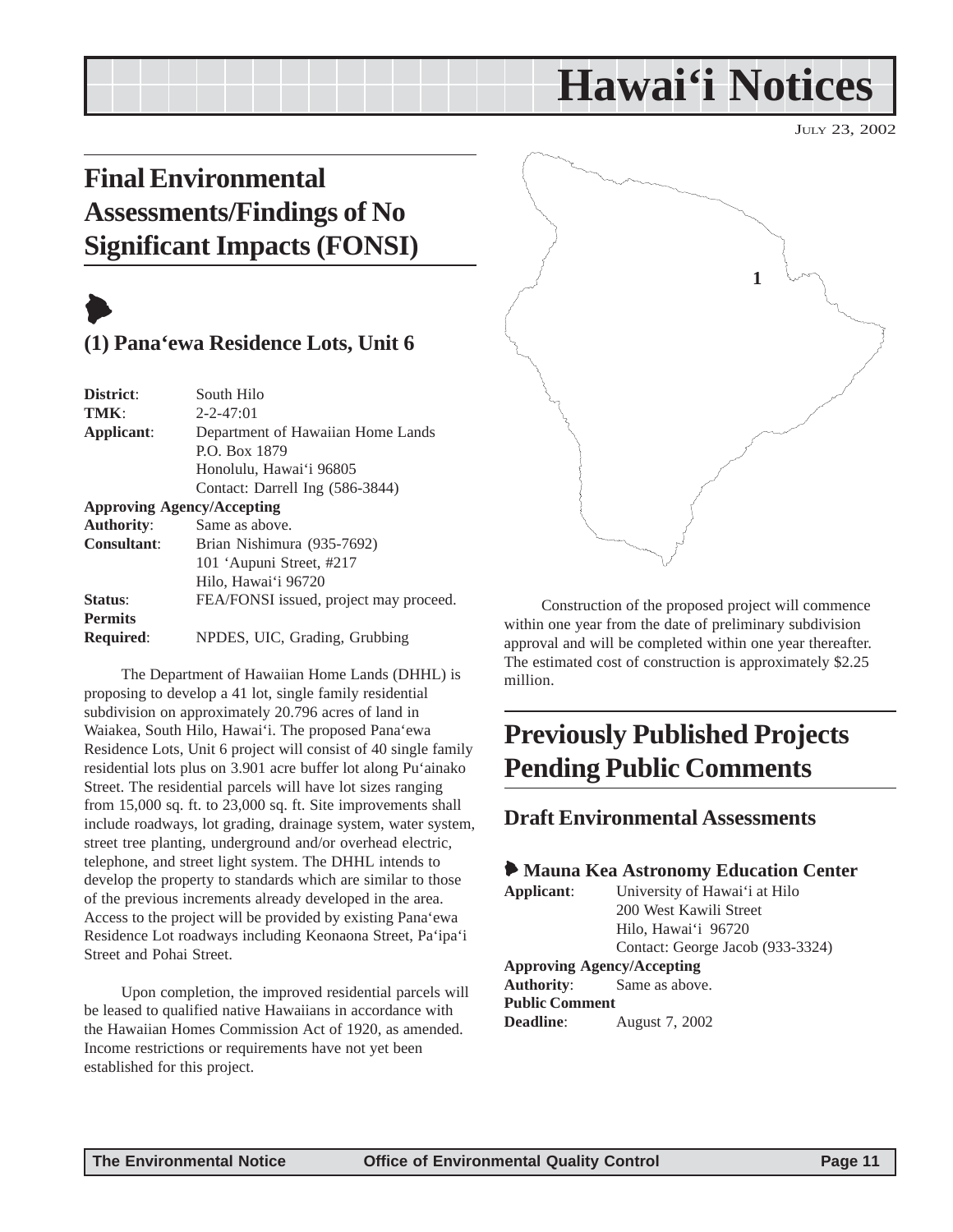## **Hawai'i Notices**

JULY 23, 2002

#### 6 **'Ola'a #6 Exploratory Well**

**Applicant**: County of Hawai'i Department of Water Supply 345 Kekuanao'a Street, Suite 20 Hilo, Hawai'i 96720 Contact: Bruce McClure (961-8070 x 255) **Approving Agency/Accepting Authority**: Same as above. **Public Comment Deadline**: August 7, 2002

#### 6 **Pana'ewa Research Farm Renovation**

**Applicant**: University of Hawai'i at Hilo 200 W. Kawili Street Hilo, Hawai'i 96720-4091 Contact: Michael Murakami (974-7595) **Approving Agency/Accepting Authority**: Same as above. **Public Comment**

 $\blacktriangleright$ 

**Deadline**: August 7, 2002

## **Shoreline Notices**

#### **Shoreline Certification Applications**

Pursuant to § 13-222-12, HAR the following shoreline certification applications are available for inspection at the DLNR District Land Offices on Kaua'i, Hawai'i and Maui and at Room 220, 1151 Punchbowl St., Honolulu, O'ahu (Tel: 587-0414). All comments shall be submitted in writing to the State Land Surveyor, 1151 Punchbowl Street, Room 210, Honolulu, Hawai'i 96813 and postmarked no later than fifteen (15) calendar days from the date of the public notice of the application. If there are any questions, please call Nick Vaccaro at 587-0438.

| OA-780 The<br>Correct Case<br>No. is $OA-$<br>880 | 7/1/02  | Portions of Land Filled of Kaakaukukui, being<br>parcels 1 and 10, land situated at Kaakaukukui,<br>Island of Oahu, Hawaii<br>Address: 40 Ahui Street & 98 Koula Street<br>Purpose: Development                                                                    | ParEn dba park<br>engineering, for Hawaii<br><b>Community Development</b><br>Authority State of Hawaii | $2-1-60:01$<br>&02 |
|---------------------------------------------------|---------|--------------------------------------------------------------------------------------------------------------------------------------------------------------------------------------------------------------------------------------------------------------------|--------------------------------------------------------------------------------------------------------|--------------------|
| <b>OA-881</b>                                     | 7/9/02  | Lot A of Opaapaa Subdivision, being a portion of R.<br>P. 7984, Land Commission Award 4452, Apana 13<br>to H. Kalama, land situated at Malae, Koolaupoko,<br>Island of Oahu, Hawaii<br>Address: 44-365 Kaneohe Bay Drive<br>Purpose: Consolidation & Resubdivision | <b>Technical Field Data</b><br>Services, Inc., for Robert<br>A. Gould and Wife<br>Gretchen M.          | $4 - 4 - 21:25$    |
| <b>OA-882</b>                                     | 7/9/02  | Lot 2 of Opaapaa Subdivision, being a portion of R.<br>P. 7984, Land Commission Award 4452, Apana 13<br>to H. Kalama, land situated at Malae, Koolaupoko,<br>Island of Oahu, Hawaii<br>Address: 44-369 Kaneohe Bay Drive<br>Purpose: Consolidation & Resubdivision | <b>Technical Field Data</b><br>Services, Inc., for Robert<br>A. Gould and Wife<br>Gretchen M.          | $4 - 4 - 21$ : 18  |
| <b>OA-883</b>                                     | 7/9/02  | Lot 10382 of Land Court Application 10382, as<br>shown on Map 793 (Campbell Industrial Park), land<br>situated at Honouliuli, Ewa. Island of Oahu, Hawaii<br>Address: Kaomi Loop<br>Purpose: Subdivision Approval                                                  | ControlPoint Surveying,<br>Inc., for Kapolei Property<br>Development, LLC                              | $9-1-26:45$        |
| <b>OA-884</b>                                     | 7/15/02 | Lot 81 of Land Court Application 776, as shown on<br>Map 9, land situated at Laie, Koolauloa, Island of<br>Oahu, Hawaii<br>Address: 55-71 Naupaka Street<br>Purpose; Improvements                                                                                  | Towill, Shigeoka &<br>Associates, Inc., for<br>Charles Fv                                              | $5 - 5 - 10$ : 14  |

 **Page 12 Control Control Control Control Page 12 The Environmental Notice Control Control Control**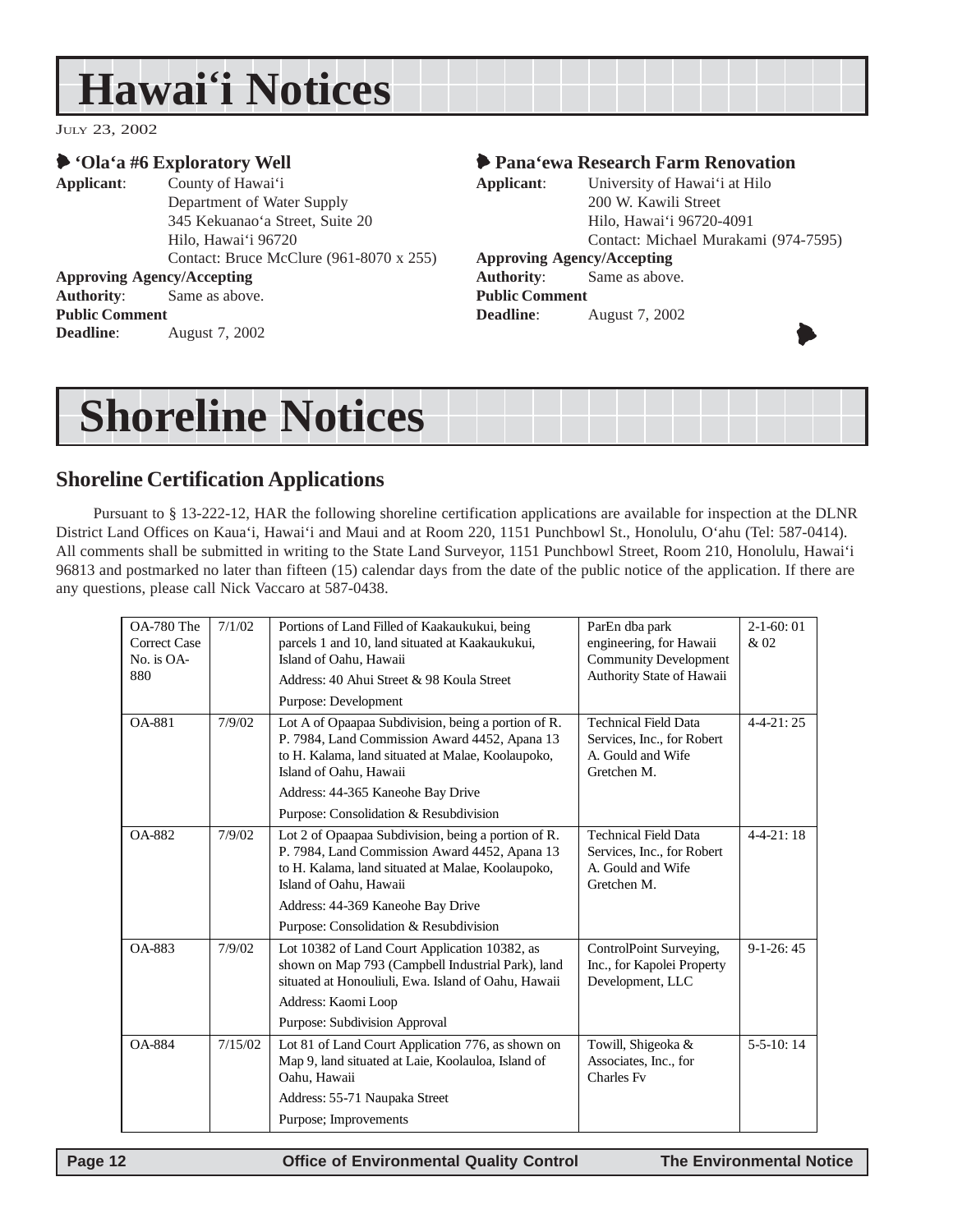# <span id="page-12-0"></span>**Shoreline Notices**

JULY 23, 2002

### **Shoreline Certifications and Rejections**

Pursuant to §13-222-26, HAR the following shorelines have been certified or rejected by the DLNR. A person may appeal a certification or rejection to the BLNR, 1151 Punchbowl Street, Room 220, Honolulu, Hawai'i 96813, by requesting in writing a contested case hearing no later than twenty (20) calendar days from the date of public notice of certification or rejection.

| Case No.      | Date<br>Received     | Location                                                                                                                                                                                                                                                                            | Applicant                                                                                                               | Tax Map Key                                    |
|---------------|----------------------|-------------------------------------------------------------------------------------------------------------------------------------------------------------------------------------------------------------------------------------------------------------------------------------|-------------------------------------------------------------------------------------------------------------------------|------------------------------------------------|
| MA-053-2      | 7/11/02<br>Certified | Lot 4 Kahana Sunset Beach Lots, Being a portion of R.P. 1663,<br>Land Commission Award 5524 to L. Konia, land situated at<br>Alaeloa, Honokeana, Kaanapali, Lahaina, Island of Maui,<br>Hawaii<br>Address: 5171 Lower Honoapiilani Road<br>Purpose: Building Permit                 | Valencia Land Surveying,<br>for Mark Ciaburri                                                                           | $4 - 3 - 007$ : 04                             |
| <b>OA-870</b> | 7/11/02<br>Certified | Land Court Application 616 (Map 51) Consolidation of Lots 326<br>and 329 less erosion into Lot A at Kailua, Koolaupoko, Island of<br>Oahu, Hawaii<br>Address: 1586 Mokulua Drive<br>Purpose: Consolidation                                                                          | Walter P. Thompson, Inc.,<br>for Ethan and Andrea<br>Topper & Ronald and<br>Gwen Robinson                               | 4-3-01: 12 and<br>13                           |
| <b>OA-878</b> | 7/11/02<br>Certified | Lots 160-A & 160-B (Map 66), Lot 161 (Map 11), Lot A-2<br>(Map 3) and 28 & 30(Map 4), of Land Court Application 1095,<br>land situated at Kahuku, Koolauloa, Island of Oahu, Hawaii<br><b>Address: Vacant</b><br>Purpose: Consolidation & Resubdivision                             | ControlPoint Surveying,<br>Inc., for the Estate of<br>James Campbell                                                    | 5-6-02: 09 & 10<br>and $5-6-03:10$ ,<br>26, 34 |
| OA-877        | 7/11/02<br>Certified | Lots 264, 265 and 266 of Land Court Application 505 (Map<br>138), land situated at Kailua, Koolaupoko, Island of Oahu,<br>Hawaii<br>Address: 928 Mokulua Drive<br>Purpose: Building Permit                                                                                          | Wesley T. Tengan<br>L.P.L.S., for Paul Alston,<br>et al                                                                 | $4 - 3 - 07:36$                                |
| OA-873        | 7/11/02<br>Certified | Lot 25 of Land Court Consolidation 23 as shown on Map 7, land<br>situated at Kaipapau, Koolauloa, Island of Oahu, Hawaii<br>Address: 54-001 Haukoi Place<br>Purpose: Building Permit                                                                                                | ParEn, Inc. dba park<br>engineering, for Ronald S.<br>Nakata Revocable Trust<br>and Jessie N. Nakata<br>Revocable Trust | $5-4-12:15$                                    |
| OA-874        | 7/11/02<br>Certified | Lots 19 and 20 of Land Court Application 999 and Lots 1 and 2<br>being a Portion of R.P 1319, Land Commission Award 1 to<br>Hoopalahee, land situated at Kaipapau, Koolauloa, Island of<br>Oahu, Hawaii<br>Address: 54-215 Kamehameha Highway<br>Purpose: Building Permit           | Walter P. Thompson, Inc.,<br>for TUW, LLC                                                                               | $5-4-11:01$                                    |
| MA-266        | 7/11/02<br>Certified | Being a Portion of Land Commission Award 11216, Apana 21 to<br>M. Kekauonohi, Being all of Lot 54 of Makena Beach Lots, Land<br>situated at Palauea, Honuaula, Makawao, Island of Maui, Hawaii<br>Address: Makena Road (Vacant)<br>Purpose: Planning future use of parcel           | Warren S. Unemori<br>Engineering, Inc., for<br>Kuoha, LLC                                                               | $2 - 1 - 11:14$                                |
| MA-267        | 7/11/02<br>Certified | Being a Portion of Land Commission Award 11216, Apana 21 to<br>M. Kekauonohi, Being all of Lot 51 and 52 of Makena Beach<br>Lots, Land situated at Palauea, Honuaula, Makawao, Island of<br>Maui, Hawaii<br>Address: Makena Road (Vacant)<br>Purpose: Planning future use of parcel | Warren S. Unemori<br>Engineering, Inc., for<br><b>Larson Family Trust</b>                                               | 2-1-11:16 & 17                                 |
| MA-210-3      | 7/11/02<br>Certified | Being a Portion of Land Commission Award 11216, Apana 21 to<br>M. Kekauonohi, Being all of Lot 46 of Makena Beach Lots, Land<br>situated at Palauea, Honuaula, Makawao, Island of Maui, Hawaii<br>Address: Makena Road (Vacant)<br>Purpose: Planning future use of parcel           | Warren S. Unemori<br>Engineering, Inc., for<br>Colter Bay Holding, LLC                                                  | $2 - 1 - 11:20$                                |

**The Environmental Notice Office of Environmental Quality Control Page 13**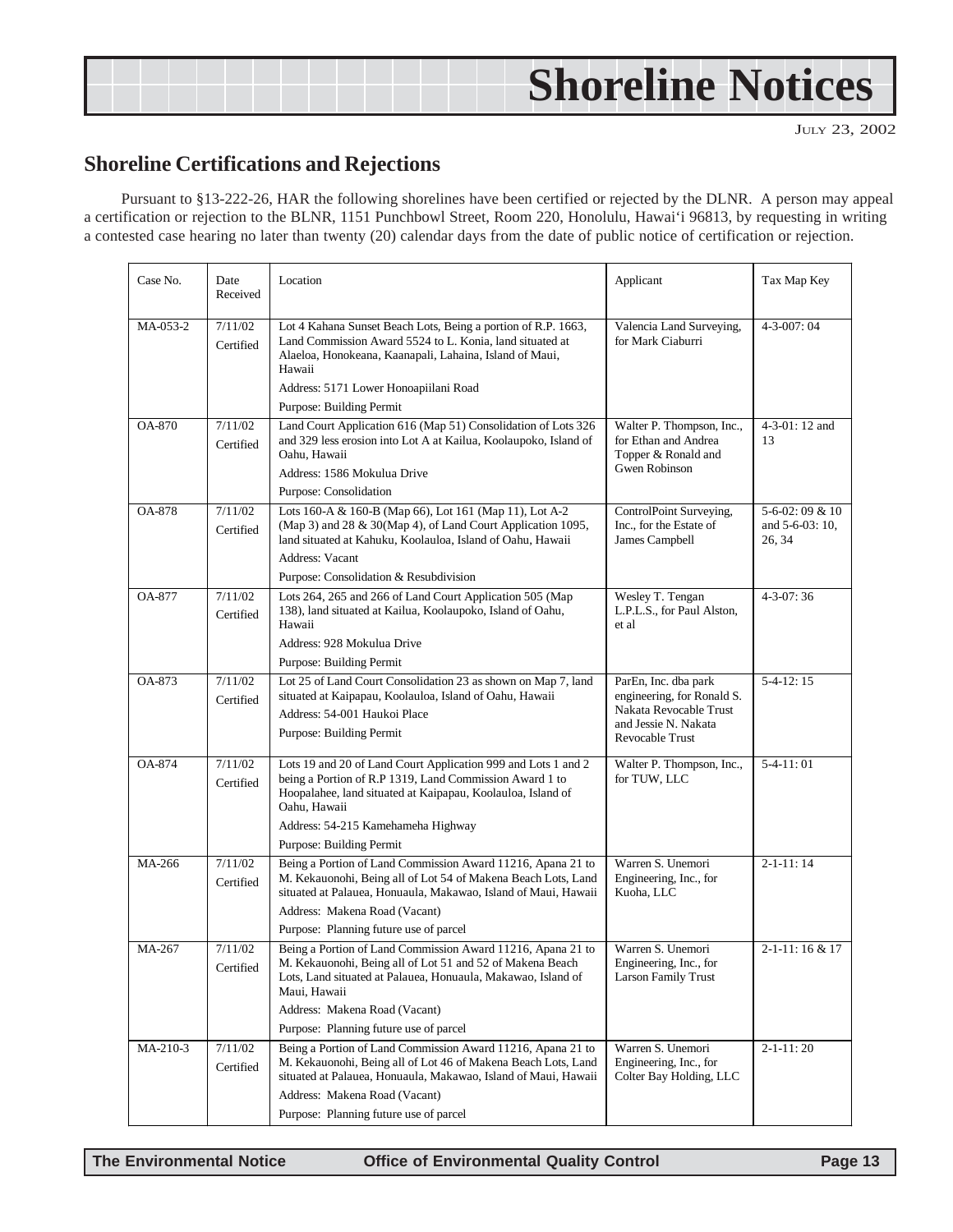# **Pollution Control Permit Applications**

#### JULY 23, 2002

### **Department of Health Permits**

The following is a list of some pollution control permits currently being reviewed by the State Department of Health. For more information about any of the listed permits, please contact the appropriate branch or office of the Environmental Management Division at 919 Ala Moana Boulevard, Honolulu.

| <b>Branch</b><br>Permit Type                                  | Applicant $&$<br>Permit Number                      | Project Location                                                    | Pertinent<br>Date                 | Proposed Use                                                                            |
|---------------------------------------------------------------|-----------------------------------------------------|---------------------------------------------------------------------|-----------------------------------|-----------------------------------------------------------------------------------------|
| Clean Air Branch.<br>586-4200.<br>Noncovered<br>Source Permit | Castle & Cooke<br>Resorts, LLC<br>NSP 0394-03-N     | Manele Bay Quarry Site,<br>Lanai                                    | Issued:<br>7/3/02                 | 200 cy/hr Concrete Batch Plant                                                          |
| Clean Air Branch.<br>586-4200.<br>Covered Source<br>Permit    | <b>Chevron Products</b><br>Company<br>CSP 0080-01-C | Port Allen Marketing<br>Terminal, Port Allen Road,<br>Eleele, Kauai | <b>Comments</b><br>Due:<br>8/9/02 | Petroleum Storage Tanks and<br>Bottom Loading Load Rack<br>with Vapor Combustion System |
| Clean Air Branch,<br>586-4200,<br>Covered Source<br>Permit    | <b>Chevron Products</b><br>Company<br>CSP 0081-01-C | Kahului Marketing Terminal,<br>100-A Hobron Ave., Kahului,<br>Maui  | Comments<br>Due:<br>8/9/02        | Petroleum Storage Tanks and<br>Bottom Loading Load Rack<br>with Vapor Combustion System |

## **Notice of Draft Permit for the Waimanalo Gulch Sanitary Landfill**

The State Department of Health (DOH) has drafted a municipal solid waste (MSW) landfill renewal permit with a vertical expansion to a 430-foot waste fill height to allow for the continued operation of the Waimanalo Gulch Municipal Solid Waste Landfill, located at 92-460 Farrington Highway, Kapolei. The permit will allow the City and County of Honolulu as owner, and Waste Management of Hawai'i, Inc. as operator to continue MSW landfilling operations at the existing Waimanalo Gulch Municipal Solid Waste Landfill within its existing footprint. This permit does not allow for the lateral expansion of the landfill which would increase its overall footprint, as was proposed in 2001.

This permit was drafted under the provisions of Chapter 342H, Hawai'i Revised Statutes, and Title 11, Chapter 58.1, Hawai'i Administrative Rules. The Federal Regulations 40 CFR 258, Solid Waste Disposal Facility Criteria, is incorporated within the State rules and regulations.

The facility is on the western portion of the island of O'ahu at Kapolei, O'ahu, Hawai'i. The site plan consists of the original 64-acre municipal solid waste landfill initially permitted on August 24, 1987.

The site accepts MSW from County collection routes, private collection companies, and residential and commercial selfhaulers; and ash from H-Power. MSW is defined as residential and commercial solid waste, including non-hazardous industrial solid waste. The landfill will not accept regulated hazardous waste, TSCA regulated polychlorinated biphenyl (PCB) waste, non-household bulk or non-containerized liquid waste, and designated special wastes.

The landfill has been designed and constructed with state-of-the-art environmental controls including a liner, leachate collection, and groundwater and gas monitoring systems. The draft permit requires semi-annual groundwater sampling. The site satisfies the location restrictions and operating criteria set forth in state and federal regulations. A site stability analysis was performed to demonstrate in place waste slope stability. A liner evaluation was performed to demonstrate that specified contaminant concentrations will not exceed the maximum contaminant levels in the uppermost aquifer at the relevant point of compliance as specified by DOH.

Interested parties may review the permit and the permit application at the State Department of Health, Solid and Hazardous Waste Branch, 919 Ala Moana Boulevard, Room 212 (586-4226); and at the City and County of Honolulu, Department of Environmental Services, Refuse Division, 1000 Uluohaia Street. All written comments should be submitted to the DOH, Solid and Hazardous Waste Branch, Attention: Mr. Steven Chang, and City and County of Honolulu, Refuse Division, Attention: Mr. Frank Doyle. The DOH will respond to all comments received with copies forwarded to the City.

The DOH may revise the draft permit conditions should comments raise significant issues. The thirty-day comment period will begin from the date of initial publication of this Notice of Draft Permit. The Director may extend this comment period.

A public hearing on the draft permit and application has been scheduled for **August 7, 2002, from 7 to 9pm** at the Kapolei High School Cafeteria located at 19-5007 Kapolei Parkway in Kapolei.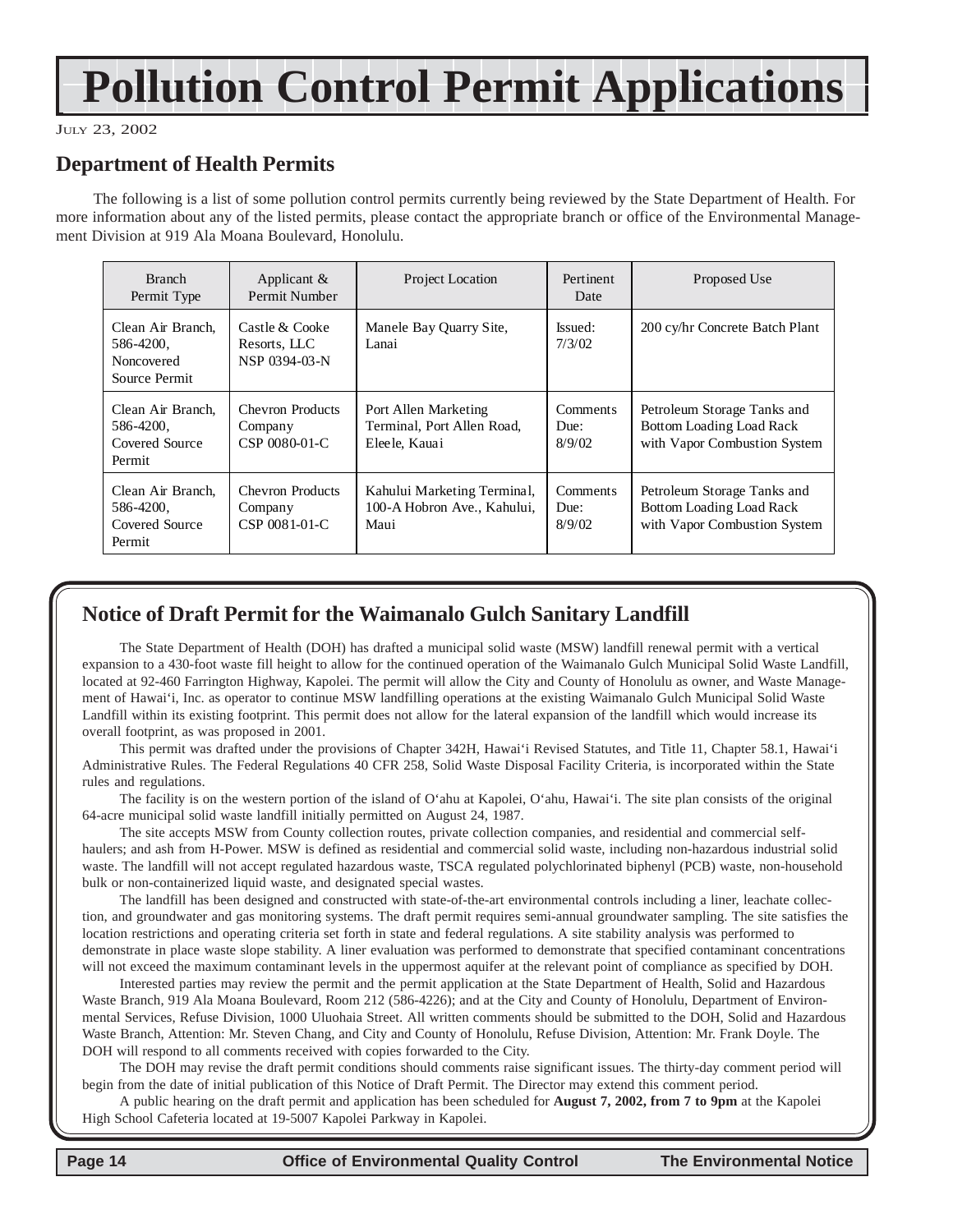## **Coastal Zone News**

JULY 23, 2002

## <span id="page-14-0"></span>**Federal Consistency Reviews**

The Hawai'i Coastal Zone Management (CZM) Program has received the following federal actions to review for consistency with the CZM objectives and policies in Chapter 205A, Hawai'i Revised Statutes. This public notice is being provided in accordance with section 306(d)(14) of the National Coastal Zone Management Act of 1972, as amended. For general information about CZM federal consistency please call John Nakagawa with the Hawai'i CZM Program at 587-2878. For neighboring islands use the following toll free numbers: Lana'i & Moloka'i: 468-4644 x72878, Kaua'i: 274-3141 x72878, Maui: 984-2400 x72878 or Hawai'i: 974-4000 x72878.

For specific information or questions about an action listed below please contact the CZM staff person identified for each action. Federally mandated deadlines require that comments be received by the date specified for each CZM consistency review and can be mailed to:

David W. Blane, Director Office of Planning Dept. of Business, Economic Development and Tourism P.O. Box 2359 Honolulu, Hawai'i 96804

Or, fax comments to the Hawai'i CZM Program at 587- 2899.

## **(1) USGS Installation of Stream Gages in Ala Wai Canal**

| Applicant:              | US. Geological Survey, Water Resources                     |
|-------------------------|------------------------------------------------------------|
|                         | Division                                                   |
| <b>Contact:</b>         | Barry Hill, Assistant District Chief, 587-                 |
|                         | 2407                                                       |
|                         | <b>Federal Action:</b> Federal Agency Activity             |
|                         | Federal Agency: U.S. Geological Survey, Water Resources    |
|                         | Division                                                   |
| <b>Location:</b>        | Ala Wai Canal at McCully Street, O'ahu                     |
|                         | <b>CZM Contact:</b> Debra Tom, 587-2840                    |
| <b>Proposed Action:</b> |                                                            |
|                         | Intall and operate 5 water-level gages on the Ala Wai      |
|                         | Canal and tributary streams, Honolulu District, O'ahu. The |

Canal and tributary streams, Honolulu District, O'ahu. The gages will be operated for a study of flooding in the Ala Wai watershed by the U.S. Army Corps of Engineers. **Comments Due**: August 6, 2002

## **(2) USGS Installation of a Stream Gage on Wai'aha Stream, North Kona, Hawaii**

| Applicant:                                              | US. Geological Survey, Water Resources                 |  |
|---------------------------------------------------------|--------------------------------------------------------|--|
|                                                         | Division                                               |  |
| <b>Contact:</b>                                         | Barry Hill, Assistant District Chief, 587-             |  |
|                                                         | 2407                                                   |  |
|                                                         | <b>Federal Action:</b> Federal Agency Activity         |  |
| Federal Agency: U.S. Geological Survey, Water Resources |                                                        |  |
|                                                         | Division                                               |  |
| <b>Location:</b>                                        | Wai'aha Stream, North Kona, Hawai'i                    |  |
| TMK:                                                    | $(3)$ 7-5-12: 2                                        |  |
| <b>CZM Contact:</b> John Nakagawa, 587-2878             |                                                        |  |
| <b>Proposed Action:</b>                                 |                                                        |  |
|                                                         | Intall and operate a stream gage on the Wai'aha Stream |  |

as part of a new national network designed to improve flood forecasting for downstream communities **Comments Due**: August 6, 2002

### **Coastal Erosion Committee**

| Date:            | Friday, August 2, 2002                     |
|------------------|--------------------------------------------|
| Time:            | 9:30 a.m. to $11:30$ a.m.                  |
| <b>Location:</b> | Leiopapa a Kamehameha Building             |
|                  | 235 S. Beretania Street, 6th Floor         |
|                  | <b>CZM Contact:</b> Debra Tom, 587-2840 or |
|                  | detom@dbedt.hawaii.gov                     |

### **Marine and Coastal Zone Advisory Group**

| Date:               | Wednesday, August 21, 2002       |  |  |
|---------------------|----------------------------------|--|--|
| Time:               | $11:00$ a.m. $-1:30$ p.m.        |  |  |
| <b>Location:</b>    | Leiopapa a Kamehameha Building   |  |  |
|                     | 235 S. Beretania Street, Rm. 404 |  |  |
| <b>CZM</b> Contact: | Christine Meller, 587-2845 or    |  |  |
|                     | cmeller@dbedt.hawaii.gov         |  |  |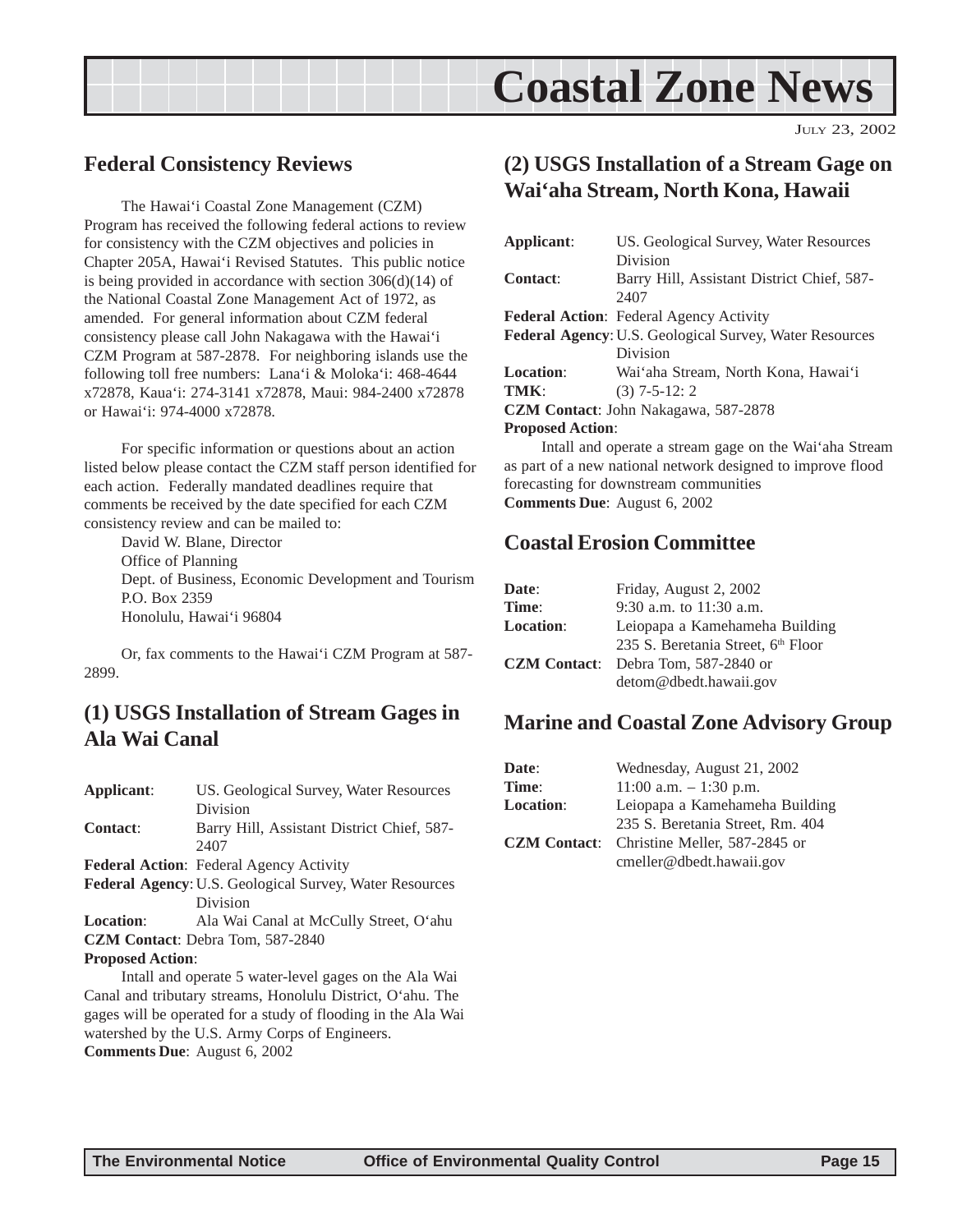# <span id="page-15-0"></span>**Coastal Zone News**

JULY 23, 2002

### **Special Management Area (SMA) Minor Permits**

Pursuant to Hawai'i Revised Statute (HRS) 205A-30, the following is a list of SMA Minor permits that have been approved or are pending by the respective county/state agency. For more information about any of the listed permits, please contact the appropriate county/state Planning Department. City & County of Honolulu (523-4131); Hawai'i County (961-8288); Kaua'i County (241-6677); Maui County (270-7735); Kaka'ako (587-2878).

| <b>Location (TMK)</b>                                 | <b>Description (File No.)</b>                                                                   | <b>Applicant/Agent</b>          |
|-------------------------------------------------------|-------------------------------------------------------------------------------------------------|---------------------------------|
| Hawaii: (3-1-1: 17)                                   | Grub/reseed cane fields (SMAA 02-23 / SMM No. 116)                                              | Lars & Leanne Swann             |
| Hawaii: (7-7-10: 13)                                  | Historic Site Preservation Plan (SMAA 02-15/SMM 115)                                            | David Selwyn                    |
| Honolulu: (1-1-70: 22)                                | Installation of 1000gal & 2000gal above-ground storage tanks                                    | Hertz Corporation /             |
|                                                       | $(2002/SMA-32)$                                                                                 | Vernon Associates               |
| Honolulu: (3-1-43: 1)                                 | Addition to existing gift shop at the Honolulu Zoo (2002/SMA-28)                                | Serv Systems Assoc/             |
|                                                       |                                                                                                 | J.Kop Design Grp Inc.           |
| Honolulu: (6-7-1)                                     | Two bus shelters (2002/SMA-38)                                                                  | C&C, DDC                        |
| Honolulu: (8-4-2: 47)                                 | New 45-foot high civil defense siren (2002/SMA-30)                                              | State DAGS                      |
| Honolulu: (9-7-18:12; 9-8-                            | Waiau Boat House (2002/SMA-34)                                                                  | Hawaiian Electric               |
| $3:1, 10; 9-8-4:2, 3$                                 |                                                                                                 | Company, Inc.                   |
| Maui: (1-2-3: 21)                                     | Subdivide 26 acres into three 8.8 acre lots (SMX-20020349) - Pending                            | Gary W. Zakian                  |
| Maui: (2-1-10: 7)                                     | Hahn Family trust/open shaded trellis (SMX-20020355) – Pending                                  | Daniel Chu                      |
| Maui: (2-7-4: 6)                                      | Tool shed and storage (SMX-20020346) - Pending                                                  | Maliko Bay Farm                 |
| Maui: (3-4-29: 13)                                    | New residence $(SMX-20020357)$ – Pending                                                        | Loreto Y. Giron                 |
| Maui: (3-7-9: 4)                                      | Alteration at loading dock retail space, install new ceiling door (SMX-<br>$20020356$ – Pending | <b>A&amp;B</b> Properties       |
| Maui: (3-8-1: 101)                                    | Thrifty car rental (SMX-20020352) - Pending                                                     | Cardinal Leasing, Inc.          |
| Maui: (3-9-18: 59)                                    | Hugh Brenner (SMX-20020354) - Pending                                                           | Hugh & Teresa Brenner           |
| Maui: (3-9-31: 35)                                    | Post and pier single-family residence (SM2-20020087)                                            | <b>Christopher Handley</b>      |
| Maui: (4-3-15: 20)                                    | Family room, bedroom, bathroom, lanai (SMX-20020348) - Pending                                  | Kathryn A. Ralar                |
| Maui: (4-5-13: 27)                                    | Int. alteration adding 'ADA' bathroom (SMX-20020350) - Pending                                  | Lokelani Construction<br>Co.    |
| Maui: (4-5-21:14; 3-1-2: 11;<br>$1-3-5: 9; 1-4-4:21)$ | Warning siren & pole (SMX-20020284, 286, 287, 288) - Pending                                    | Jay K. Hashimoto                |
| Maui: (4-9-22: 13)                                    | Terraces at Manele - cluster 15 (SMX-20020353) - Pending                                        | Ralph Masuda                    |
| Maui: Haiku (2-8-4:99)                                | $2nd$ farm dwelling (SMX-20020275) – Pending                                                    | Evan Asato                      |
| Maui: Haiku (2-8-6: 20)                               | Carport addition (SMX-20020327) – Pending                                                       | Daniel & Valerie Mizner         |
| Maui: Haiku (2-9-1:26)                                | Single-family residence (SMX-20020290) - Pending                                                | Misha Brown                     |
| Maui: Hana (1-3-2: 33)                                | $1st$ dwelling w/ screened deck area (SMX-20020345) - Pending                                   | Lawrence Matsuda                |
| Maui: Hana (1-3-9: 50)                                | Farm dwelling $(SMX-20020311)$ – Pending                                                        | Daniel T. Sayles                |
| Maui: Hana (1-3-9:47)                                 | Dwelling on vacant lot (SMX-20020277) - Pending                                                 | Kapala Novikoff                 |
| Maui: Hana (1-4-14:5)                                 | Single-family residence (SMX-20020273) - Pending                                                | Elinor Meadows                  |
| Maui: Honokowai (4-4-1: 31)                           | Retail grocer/produce store (SMX-20020340) – Pending                                            | Rafael Escobar                  |
| Maui: Huelo (2-9-7:57)                                | Fifteen foot hallway (SMX-20020298) - Pending                                                   | Thomas Swenton                  |
| Maui: Kaanapali (4-4-8: 19)                           | Replace interior doors for guest units (SMX-20020329) – Pending                                 | Nicholas T. Wagner              |
| Maui: Kaanapali (4-4-8: 5)                            | Install spa in commercial rental space @ Sheraton Hotel (SMX-                                   | Donald C. Bernshouse            |
|                                                       | $20020358$ – Pending                                                                            |                                 |
| Maui: Kahului (3-7-10: 9)                             | Install emergency generator (SM2-20020078)                                                      | Nextel Partners, Inc.           |
| Maui: Kahului (3-7-2:17)                              | Boxing promotion at Cutter (SMX-20020270) - Pending                                             | Cutter of Maui                  |
| Maui: Kahului (3-7-9: 4)                              | Renovation to store front (SMX-20020319) – Pending                                              | Tasaka Guri Guri Shop           |
| Maui: Kahului (3-7-9:4)                               | Alteration of c/storage space (SMX-20020307) - Pending                                          | Nicholas T. Wagner              |
| Maui: Kahului (3-8-1: 19)                             | Installation of above ground fuel tank (SM2-20020082)                                           | Joelle A. Hunter                |
| Maui: Kahului (3-8-52:11)                             | Antenna facility @ W&F launderette (SMX-20020303) – Pending                                     | Nextel Partners, Inc.           |
| Maui: Kapalua (4-2-4: 1 & 3)                          | Dwelling, gazebo, 2 storage bldgs., swimming pool, sport crt. (SMX-<br>$20020343$ – Pending     | Long & Associates, AIA,<br>Inc. |
| Maui: Kapalua (4-2-7:19)                              | Phase II Pineapple Hill (SMX-20020299) - Pending                                                | <b>Scott Brothers</b>           |
| Maui: Kihei (2-1-7: 95)                               | Alteration to a single-family dwelling (SMX-20020314) - Pending                                 | Nicholas T. Wagner              |
| Maui: Kihei (3-9-13:21)                               | Guest cottage $(SMX-20020272)$ – Pending                                                        | <b>Curtis Powers</b>            |
| Maui: Kihei (3-9-18: 22)                              | Nextel antenna installation (SM2-20020085)                                                      | Nextel Comm., Inc.              |
| Maui: Kihei (3-9-20: 2)                               | Interior renovation (SMX-20020337) - Pending                                                    | Borrows Investment, Ltd.        |
|                                                       |                                                                                                 |                                 |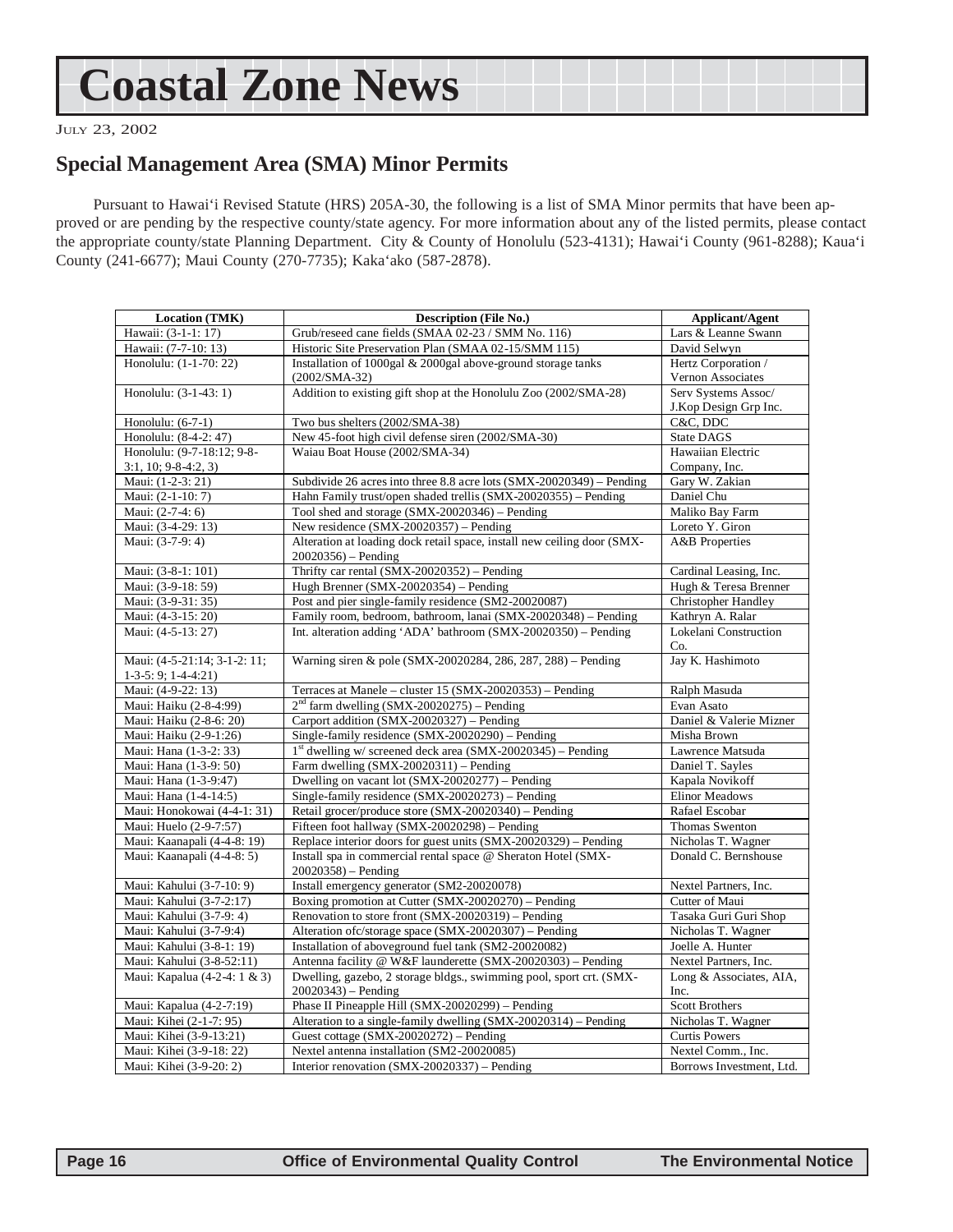## **Coastal Zone News**

JULY 23, 2002

## **Special Management Area (SMA) Minor Permits (continued)**

| Maui: Kihei (3-9-33: 65)         | 500 SF cottage, post & pier construction (SMX-20020328) - Pending      | Pau Pono Construction         |
|----------------------------------|------------------------------------------------------------------------|-------------------------------|
| Maui: Kihei (3-9-37: 87)         | Construct single family dwelling (SM2-20020080)                        | Gary W. Zakian                |
| Maui: Kihei (3-9-4:1)            | Boathouse & access road (SM2-20020073)                                 | James Niess                   |
| Maui: Kihei (3-9-41:23)          | 500 sq. ft. ohana (SMX-20020283) - Pending                             | Richard Leong                 |
| Maui: Kihei (3-9-48: 42)         | New dwelling, garage, lanai (SMX-20020330) - Pending                   | Gerry Riopta                  |
| Maui: Kihei (3-9-53: 8)          | Swimming pool (SMX-20020308) - Pending                                 | Ronald Erickson               |
| Maui: Kihei (3-9-54:60)          | Room addition (SMX-20020302) - Pending                                 | Mark Means                    |
| Maui: Kihei (3-9-54:89)          | Drainage reserve/retention basin (SM2-20020071)                        | Mark Spencer                  |
| Maui: Kihei (3-9-7: 31)          | New 500 sq. ft. dwelling (SM2-20020079)                                | Otto Pristyak                 |
| Maui: Kihei (3-9-8:11)           | Lanai extension (SM2-20020074)                                         | George Halas                  |
| Maui: Kihei (3-9-8:11)           | Lanai extension (SMX-20020271) - Pending                               | Kirk Hinton                   |
| Maui: Kihei (3-9-8:21)           | Reroof - shakes to asphalt (SMX-20020305) - Pending                    | Jerry Cook                    |
| Maui: Kihei (3-9-9: 29)          | Swimming pool repairs (SMX-20020326) – Pending                         | Pono Pools, Inc.              |
|                                  |                                                                        | <b>Edward Lincoln</b>         |
| Maui: Kipahulu (1-6-7:17)        | Stables/shed (SMX-20020289) - Pending                                  |                               |
| Maui: Lahaina (4-3-15: 28)       | Addition of bedroom/bathroom to residence (SMX-20020347) -<br>Pending  | Donald J. Howell, Jr.         |
| Maui: Lahaina (4-3-15: 41)       | Subd. Including work affecting sewer/water line (SMX-20020331) -       | Mainland, Inc.                |
|                                  | Pending                                                                |                               |
| Maui: Lahaina (4-3-9: 46)        | New 15 X 15 study w/lanai added to existing residence (SMX-            | James G. Ward                 |
|                                  | $20020336$ – Pending                                                   |                               |
| Maui: Lahaina (4-4-1:73)         | 6 bed/bath residence (SMX-20020292) - Pending                          | Antonio Fabian                |
| Maui: Lahaina (4-4-13: 1)        | Beach services building repair (SM2-20020083)                          | <b>Marriott Vacation Club</b> |
|                                  |                                                                        | International                 |
| Maui: Lahaina (4-5-12: 52 -      | Consolidation and re-subdivision (SMX-20020334) – Pending              | Chad K. Viela                 |
| 53                               |                                                                        |                               |
| Maui: Lahaina (4-5-12:18)        | Single-family residence (SMX-20020282) - Pending                       | Douglas Richard               |
| Maui: Lahaina (4-5-4: 59 &<br>9) | Single-family dwelling (SMX-20020341, 342) – Pending                   | Ala Moana LLC                 |
| Maui: Lahaina (4-5-4:37)         | Enclosing carport $(SMX-20020304)$ – Pending                           | Sasha Penowich                |
| Maui: Lahaina (4-6-1: 1)         | Wharf street accessibility improvements (SMX-20020324) - Pending       | Milton Arakawa                |
| Maui: Lahaina (4-6-6: 12)        | After the fact storage (SMX-20020333) - Pending                        | Janet Spreiter                |
| Maui: Lahaina (4-6-9: 9)         | Add 8 ft. strip to adjacent store (SM2-20020077)                       | Wayne Pak                     |
| Maui: Lahaina (4-6-9:9)          | Add 8 ft. strip to adjacent store (SM2-20020077)                       | Wayne Pak                     |
| Maui: Makawao (2-8-3: 17 &       | 3-lot subdivision, 20 acres or larger (SMX-20020315) - Pending         | John Cahill                   |
| 59)                              |                                                                        |                               |
| Maui: Makena (2-1-11:1)          | Interior renovation (SMX-20020281) – Pending                           | Daniel F. Wuthrich            |
| Maui: Makena (2-1-5: 116)        | Subdivision of lot 2-B into lot 2-B-1 & 2-B-2 (SM2-20020081)           | Gregory D. Kaufman            |
| Maui: Makena (2-1-7: 79)         | Guest cottage $(SMX-20020339)$ – Pending                               | Daniel Chu                    |
| Maui: Paia (2-5-13: 15)          | Family room & deck addition (SM2-20020084)                             | Villy Negre                   |
| Maui: Paia (2-6-3: 43)           | Single-family residence (SMX-20020335) – Pending                       | Lois Farrington               |
| Maui: Paia (2-6-5: 105)          | Construction of playground structure, ADA ramp, erosion control        | Maui County Dept. of          |
|                                  | $(SMX-20020338)$ – Pending                                             | Parks & Recreation            |
| Maui: Paia (2-6-8: 10)           | Single-family dwelling $(SMX-20020310)$ – Pending                      | James A. Bendon               |
| Maui: Paia (3-8-2:25)            | Reconstruct single family dwelling (SM2-20020076)                      | Eric Golting                  |
| Maui: Paia (3-8-3: 44)           | Alterations of existing residence (SMX-20020318) – Pending             | James & Susan Bendon          |
| Maui: Puamana (4-6-33: 14)       | Interior alterations/maintenance (SMX-20020332) - Pending              | Robert Bowlus                 |
| Maui: Ulumalu (2-8-3:3)          | Barn, cultivation, utility poles & water line extension (SMX-20020300) | Sierra Emory                  |
|                                  | – Pending                                                              |                               |
| Maui: Wailea (2-1-21:20)         | Lanai encl., CRM wall (SMX-20020278) - Pending                         | <b>Edward Begley</b>          |
| Maui: Wailea (2-1-23: 5)         | Enclose lanai (SMX-20020295) – Pending                                 | Graham Con & Assoc.           |
| Maui: Wailea (2-1-23: 7)         | Interior remodel $(SMX-20020294)$ – Pending                            | Island Design Center          |
| Maui: Wailea (2-1-23: 7)         | Interior renovation/expansion (SMX-20020301) – Pending                 | Island Design Center          |
| Maui: Wailea (2-1-23: 7)         | Interior renovation/expansion of spa (SMX-20020321) – Pending          | Island Design Center          |
| Maui: Wailea (2-1-27: 2)         | Install swimming pool and spa (SMX-20020316) - Pending                 | Holly Hammond                 |
| Maui: Wailea (2-1-8: 61)         | Luau grounds renovation (SM2-20020086)                                 | OWBR, LLC                     |
| Maui: Wailea (2-1-8: 65)         | Enclose lanai & renovate (SMX-20020296) – Pending                      | <b>Billy Hugh Welker</b>      |
| Maui: Wailuku (3-1-1: 41)        |                                                                        |                               |
|                                  | Game room/extension of residence (SMX-20020317) - Pending              | Melvin Mendes                 |
| Maui: Wailuku (3-1-1: 53)        | Construction of workshop (SMX-20020325) - Pending                      | Anthony J. Rodrigues          |
| Maui: Wailuku (3-2-15: 29)       | Second dwelling/garage (SM2-20020072)                                  | <b>Tony Liserre</b>           |
| Maui: Wailuku (3-8-7: 1: 3-7-    | Restroom/pavilion replacement (SM5-20020194)                           | Dyan Ariyoshi                 |
| 1:2)                             |                                                                        |                               |

**The Environmental Notice Office of Environmental Quality Control Page 17**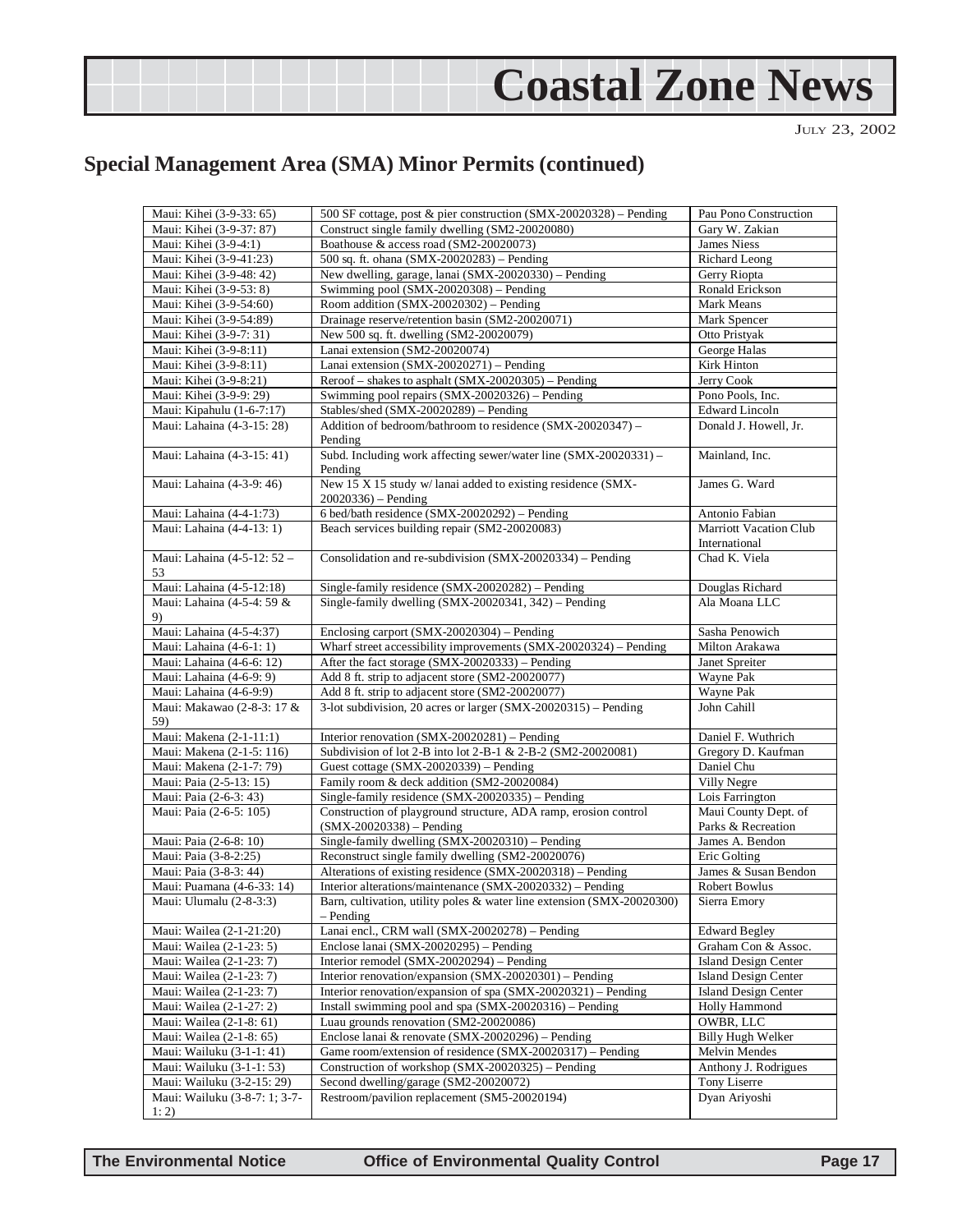## <span id="page-17-0"></span>**Federal Notices**

JULY 23, 2002

## **Public Comments Sought on Draft Economic Analysis for Lana'i Critical Habitat**

The U.S. Fish and Wildlife Service (FWS) seeks public comments on a draft economic analysis for the proposed designations of critical habitat for plant species from the island of Lanai, Hawaii. FWS also reopened the comment period for the proposal to determine prudency and to designate critical habitat for various plant species to allow peer reviewers and all interested parties to comment simultaneously on the proposed rule and the associated draft economic analysis. Comments previously submitted need not be resubmitted as they will be incorporated into the public record as part of this reopened comment period and will be fully considered in preparation of the final rule. FWS will accept public comments until August 15, 2002. Written comments and information should be submitted to: Field Supervisor, U.S. Fish and Wildlife Service, Pacific Islands Office, 300 Ala Moana Blvd., P.O. Box 50088, Honolulu, HI 96850-0001. For details contact: Paul Henson, Field Supervisor, Pacific Islands Office, at the above address (telephone: 808/541-3441; facsimile: 808/541-3470). The draft economic analysis is available on the Internet (see, 67 F.R. 46626, July 16, 2002).

## **Sanctuary Advisory Council Seeks Members**

 The Hawaiian Islands Humpback Whale National Marine Sanctuary (HIHWNMS) is seeking applicants for the following nine vacant seats on its Sanctuary Advisory Council (Council): Business/ Commerce, Citizen-At-Large, Commercial Shipping, Conservation, Fishing, Native Hawaiian, Ocean Recreation, Tourism, and Whale Watching. Applicants are chosen based upon their particular expertise and experience in relation to the seat for which they are applying; community and professional affiliations; philosophy regarding the conservation and management of marine resources; and the length of residence in the area affected by the Sanctuary. Applicants who are chosen as members should expect to serve twoyear terms, pursuant to the Council's Charter. Applications are due by August 15, 2002. Application kits may be obtained on our Website www.hihwnms.nos.noaa.gov or from Amy Glester at the Hawaiian Islands Humpback Whale National Marine Sanctuary, 6700 Kalanianaole Hwy, Suite 104, Honolulu, Hawaii 96825. Completed applications should be sent to the same address. For more, contact Amy Glester at (808) 397-2655, or amy.glester@noaa.gov (see, 67 F.R. 47350, July 18, 2002).

## **Funds Available for Internet Access for Rural Communities**

The Rural Utilities Service (RUS) announces a pilot grant program for the provision of broadband transmission service in rural America. For fiscal year 2002, \$20 million in grants will be made available through a national competition to applicants proposing to provide broadband transmission service on a "community-oriented connectivity" basis. The provision of broadband transmission service is vital to the economic development, education, health, and safety of rural Americans. To further this objective, Rural Utilities Service of the U.S. Department of Agriculture (RUS) will provide financial assistance to eligible entities that propose, on a "communityoriented connectivity" basis, to provide broadband transmission service that fosters economic growth and delivers enhanced educational, health care, and public safety services. RUS will provide this assistance in the form of grants. RUS will give priority to rural areas that it believes have the greatest need for broadband transmission services. Twenty million dollars in grant authority will be utilized to deploy broadband infrastructure to extremely rural, lower income communities on a "community-oriented connectivity" basis. The "community-oriented connectivity" concept integrates the deployment of broadband infrastructure with the practical, everyday uses and applications of the facilities. This broadband access is intended to promote economic development and provide enhanced educational and health care opportunities. RUS will provide financial assistance to eligible entities that are proposing to deploy broadband transmission service in rural communities where such service does not currently exist and who will connect the critical community facilities including the local schools, libraries, hospitals, police, fire and rescue services and who will operate a community center that provides free and open access to residents. Under this Notice, grants will be made available, on a competitive basis, for the deployment of broadband transmission services to critical community facilities, rural residents, and rural businesses and for the construction, acquisition, or expansion and operation of a community center that provides free access to broadband transmission services to community residents for at least two years. Funding is also available for end-user equipment, software, and installation costs. A state-of-the-art community center will not only provide improved access but will aid rural residents in developing on-line businesses and will allow them to reap the benefits of Internet-based advanced placement courses, and continuing adult education. Applications for grants will be accepted through November 5, 2002. All applications must be delivered to RUS or bear postmark no later than November 5, 2002. For details contact Roberta D. Purcell, Assistant Administrator, Telecommunications Program, Rural Utilities Service, STOP 1590, 1400 Independence Avenue SW., Washington, DC 20250-1590, Telephone (202) 720-9554, Facsimile (202) 720-0810. For grant applications contact Mr. Ken Chandler, Director, Southwest Area, Telecommunications, Rural Utilities Service, USDA, STOP 1597, 1400 Independence Avenue SW., Washington, DC 20250-1597, Telephone (202) 720-0800 (for details, see, 67 F.R. 45079, July 8, 2002).